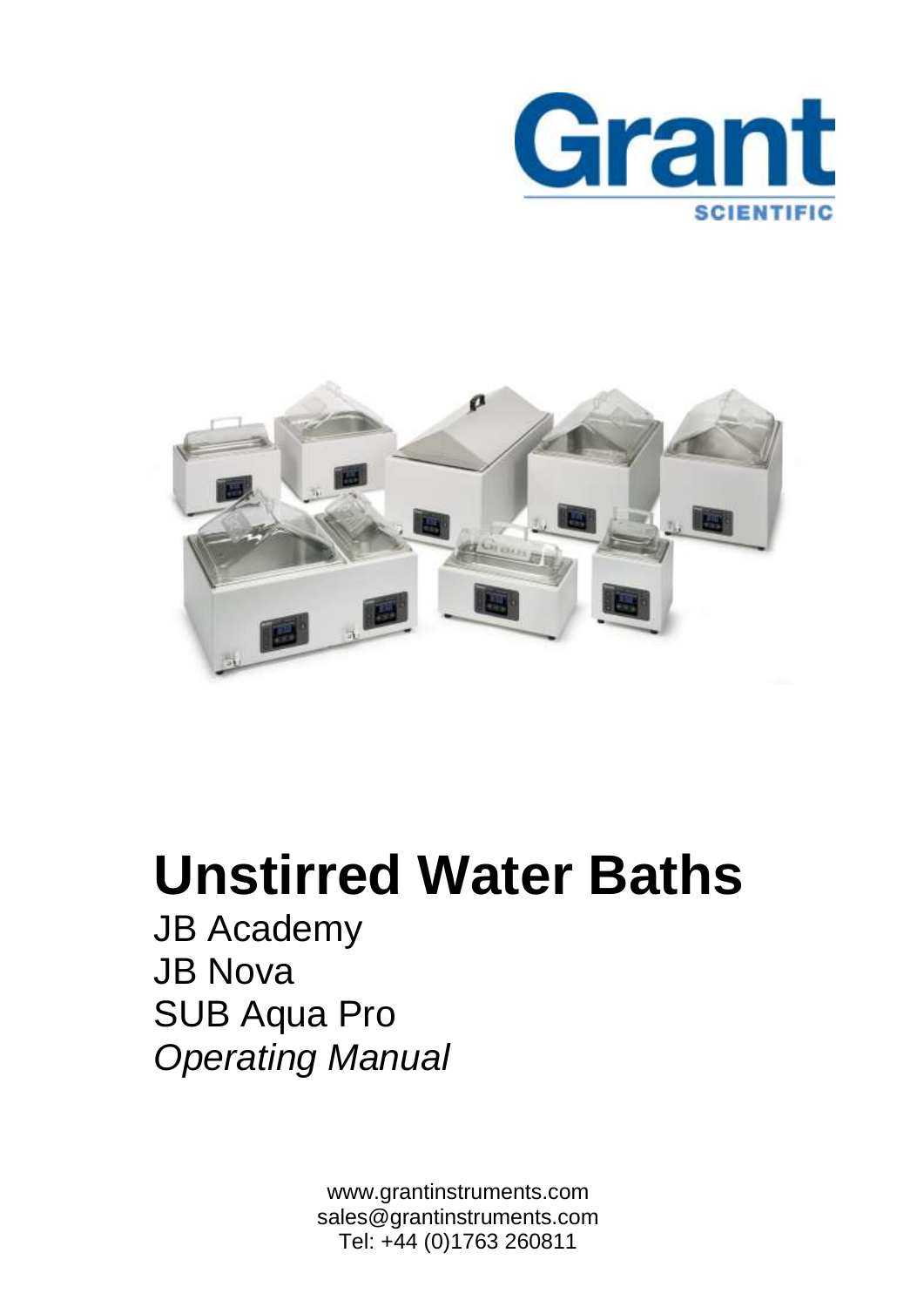If you have any feedback on Grant's products or services we would like to hear from you. Please send all feedback to:

Grant Instruments (Cambridge) Ltd Shepreth Cambridgeshire SG8 6GB UK

Tel: +44 (0) 1763 260 811 Fax: +44 (0) 1763 262 410 E-mail: feedback@grantinstruments.com

## **Contents**

| 1                       |      | Use of products                                     | 5                |
|-------------------------|------|-----------------------------------------------------|------------------|
| $\overline{\mathbf{c}}$ |      | How to use this operating manual                    | 5                |
| 3                       |      | Product registration and warranty                   | 5                |
| 4                       |      | Safety information                                  | 5                |
|                         | 4.1  | Safety compliance                                   | $\frac{5}{6}$    |
|                         | 4.2  | Safety symbols                                      |                  |
|                         | 4.3  | Safety warnings                                     | $\boldsymbol{6}$ |
| 5                       |      | Operating instructions                              | 8                |
|                         | 5.1  | Unpacking instructions                              | 8888             |
|                         | 5.2  | Assembly of the equipment and components            |                  |
|                         | 5.3  | Installation                                        |                  |
|                         | 5.4  | <b>Electrical supply</b>                            |                  |
| 6                       |      | Operating procedures                                | $\boldsymbol{9}$ |
|                         | 6.1  | Operation                                           | $\boldsymbol{9}$ |
| $\overline{7}$          |      | Using the water bath                                | 11               |
|                         | 7.1  | Using the JB Academy                                | 11               |
|                         |      | 7.2 Using the JB Nova                               | 13               |
|                         |      | 7.3 Using the SUB Aqua Pro                          | 14               |
| 8                       |      | Calibration                                         | 18               |
|                         | 8.1  | <b>Calibration options</b>                          | 18               |
|                         | 8.2  | Single point calibration                            | 18               |
|                         | 8.3  | Dual point calibration                              | 20               |
| 9                       |      | <b>Technical specifications</b>                     | 23               |
| 10                      |      | <b>Technical tips</b>                               | 24               |
|                         | 10.1 | Which water should you use in your bath?            | 24               |
| 11                      |      | Warranty information                                | 24               |
| 12 <sup>°</sup>         |      | Maintenance and service                             | 25               |
|                         | 12.1 | Cleaning                                            | 25               |
|                         | 12.2 | Fuses                                               | 25               |
|                         | 12.3 | Service                                             | 26               |
|                         | 13   | Compliance                                          | 26               |
|                         | 13.1 | <b>WEEE</b> directive                               | 26               |
|                         |      | 13.2 RoHS directive                                 | 26               |
|                         | 13.3 | Electrical safety and electromagnetic compatibility | 26               |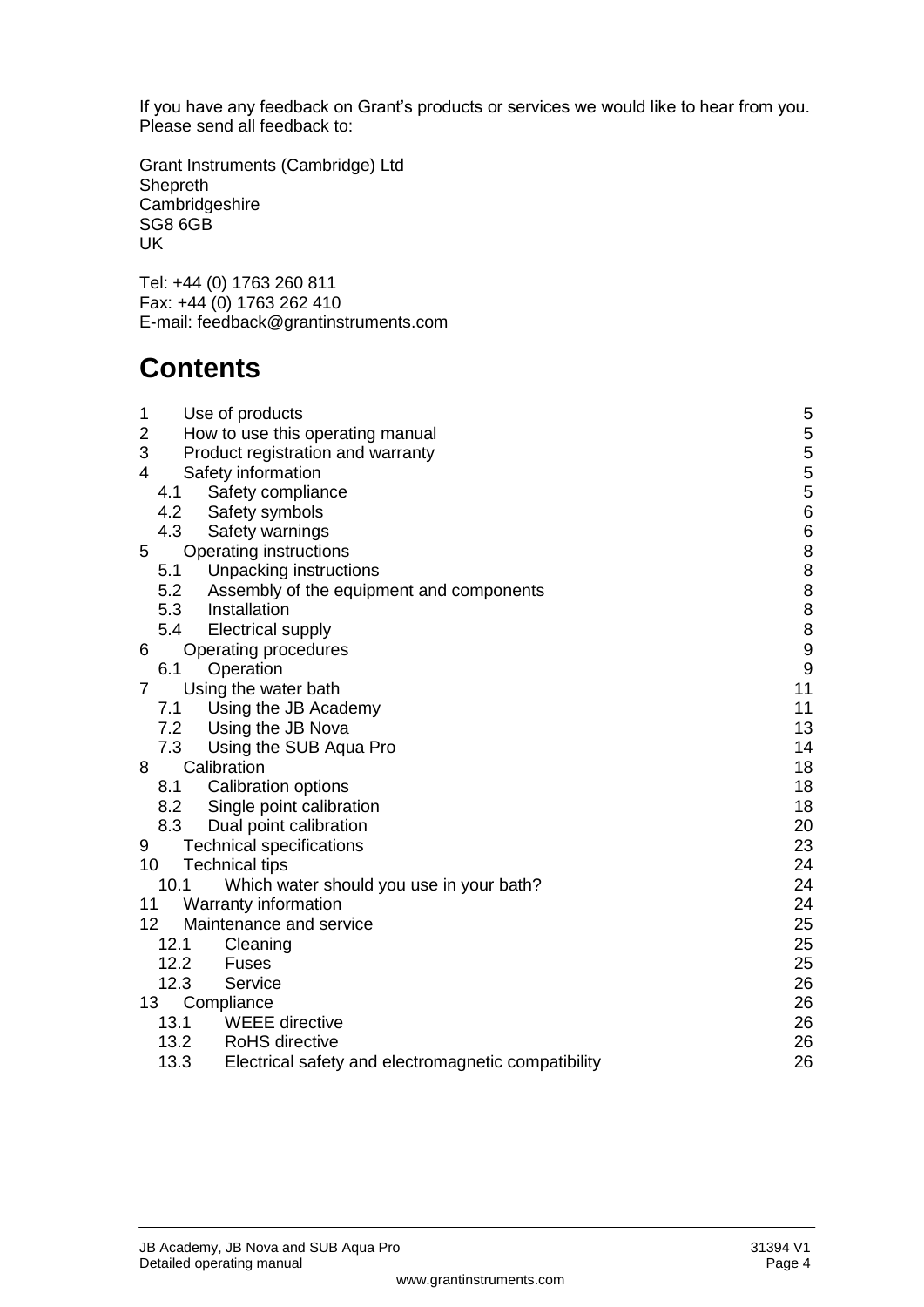## <span id="page-2-0"></span>**1 Use of products**

The following products are covered by this operating manual:

#### **JB Academy range:**

JBA5, JBA5 AUS, JBA12, JBA12 AUS, JBA18 & JBA18 AUS

#### **JB Nova range:**

JBN5, JBN5 AUS, JBN5 US, JBN12, JBN12 AUS, JBN12 US, JBN18, JBN18 AUS, JBN18 US, JBN26, JBN26 AUS & JBN26 US

#### **SUB Aqua Pro range:**

SAP2, SAP2 AUS, SAP2 US, SAP2S, SAP2S AUS, SAP2S US, SAP5, SAP5 AUS, SAP5 US, SAP12, SAP12 AUS, SAP12 US, SAP18, SAP18 AUS, SAP18 US, SAP26, SAP26 AUS, SAP26 US, SAP34, SAP34 AUS, SAP34 US, SAPD, SAPD AUS & SAPD US

The products listed above are a general purpose series of thermostatically controlled unstirred water baths designed for indoor laboratory use by a professional user.

### <span id="page-2-1"></span>**2 How to use this operating manual**

This operating manual will allow you to unpack, set up and operate this water bath correctly and safely. Important safety information, symbols and warnings are listed below and should be read carefully.

If there is a technical matter that this operating manual does not address, or any other questions concerning this product, please contact Grant Instruments or your local distributor who will be able to provide any additional information.

## <span id="page-2-2"></span>**3 Product registration and warranty**

The warranty for this water bath is detailed in section 8 but to register you should complete the on-line registration form at [www.grantinstruments.com.](http://www.grantinstruments.com/) **Not registering your product may affect your warranty.**

## <span id="page-2-3"></span>**4 Safety information**

#### <span id="page-2-4"></span>**4.1 Safety compliance**

Grant water baths meet the requirements of international safety standard IEC 61010 – "Safety requirements for electrical equipment for measurement, control, and laboratory use". They also comply with the equivalent national standards including:

EN 61010-2-010 UL 61010A-2-010 CAN/CSA-C22.2 NO. 61010-2-010-04.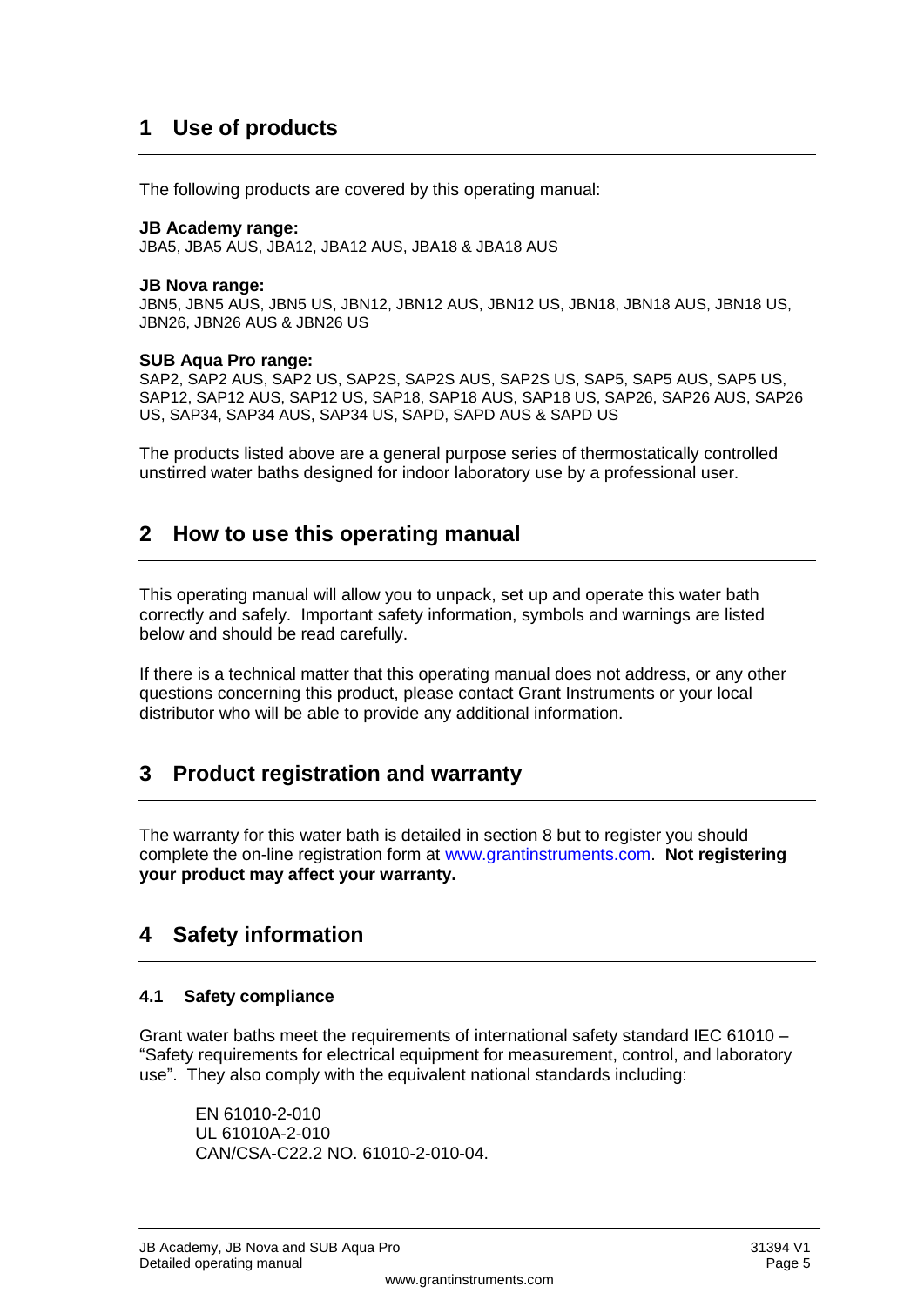#### <span id="page-3-0"></span>**4.2 Safety symbols**

The symbols below are marked on the equipment to indicate:



**Caution: Surfaces and water can be hot during and after use**



**Read this manual before using the bath**



**Important safety warning**

**Recommended operation Failure to follow may affect the performance of the equipment**

#### <span id="page-3-1"></span>**4.3 Safety warnings**

| Read the whole of the instructions. Safety may be impaired if they are not<br>followed.                                                                                                                                                                                                                                |
|------------------------------------------------------------------------------------------------------------------------------------------------------------------------------------------------------------------------------------------------------------------------------------------------------------------------|
| Surfaces and water can be hot during and after use. Before emptying a bath,<br>allow the water temperature to fall to a safe level. For 12, 18, 26, dual & 34<br>litre baths, empty the bath before moving it.                                                                                                         |
| This bath is only intended for use with water. Use of other fluids may<br>invalidate warranty and present a risk of fire or explosion.                                                                                                                                                                                 |
| Place on a stable flat surface to reduce the risk of accidental spillage.                                                                                                                                                                                                                                              |
| No user serviceable parts. Risk of electric shock after disassembly or<br>operation with covers removed.                                                                                                                                                                                                               |
| Not for use in environments with a risk of flammable or explosive gases.<br>To be operated within the limits listed in this guide                                                                                                                                                                                      |
| Only use the mains cord provided or one with an identical rating. Ensure that<br>the mains plug and the switch are easily accessible.                                                                                                                                                                                  |
| A clearance of >10cm around the bath is required to ensure adequate air<br>flow.                                                                                                                                                                                                                                       |
| If a potentially hazardous liquid is spilt onto the equipment, disconnect it from<br>the power supply and have it checked by a competent person. It is the user's<br>responsibility to carry out appropriate decontamination if hazardous material<br>is spilt on the equipment.                                       |
| Clean the outside of the equipment with a damp cloth, using water and<br>domestic cleaning products only. The use of other chemical cleaning agents<br>may damage the equipment. Always follow the manufacturer's instructions<br>and any applicable legislation about the use of potentially hazardous<br>substances. |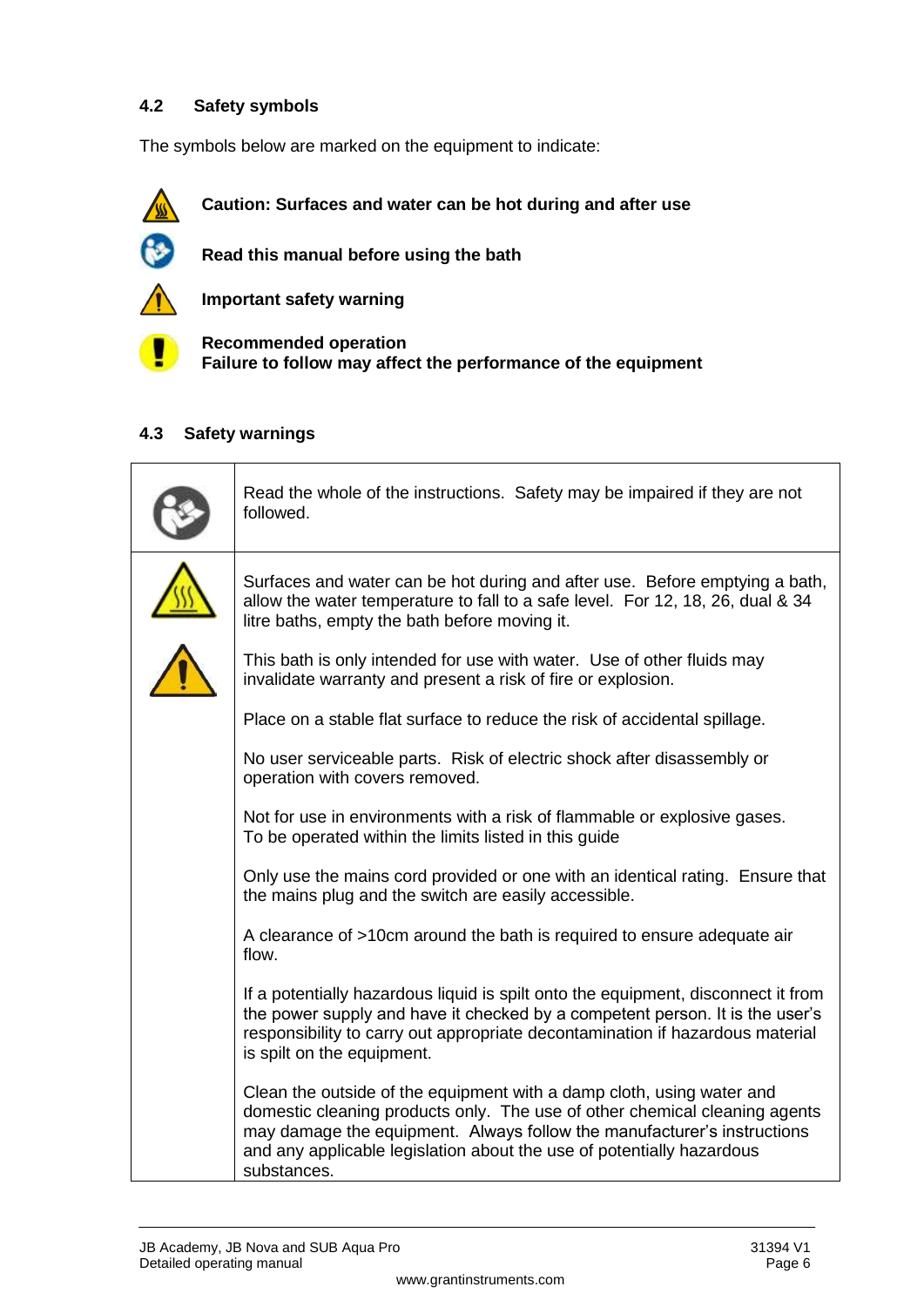| To preserve your water bath in peak condition consult the extra guidance<br>listed below. Failure to do so may affect your warranty. Consult online<br>resources for additional important information.                                                              |
|---------------------------------------------------------------------------------------------------------------------------------------------------------------------------------------------------------------------------------------------------------------------|
| For optimum performance prevent tray from touching bath sides.                                                                                                                                                                                                      |
| Before first switching on the bath please remember to fill the bath with water.<br>Switching the bath on dry can damage the heater and could invalidate the<br>product warranty.                                                                                    |
| If the equipment has been transported or stored in cold or humid conditions,<br>condensation may form inside it. If that could have happened, allow time (at<br>least 2 hours at room temperature) for the condensation to evaporate before<br>using the equipment. |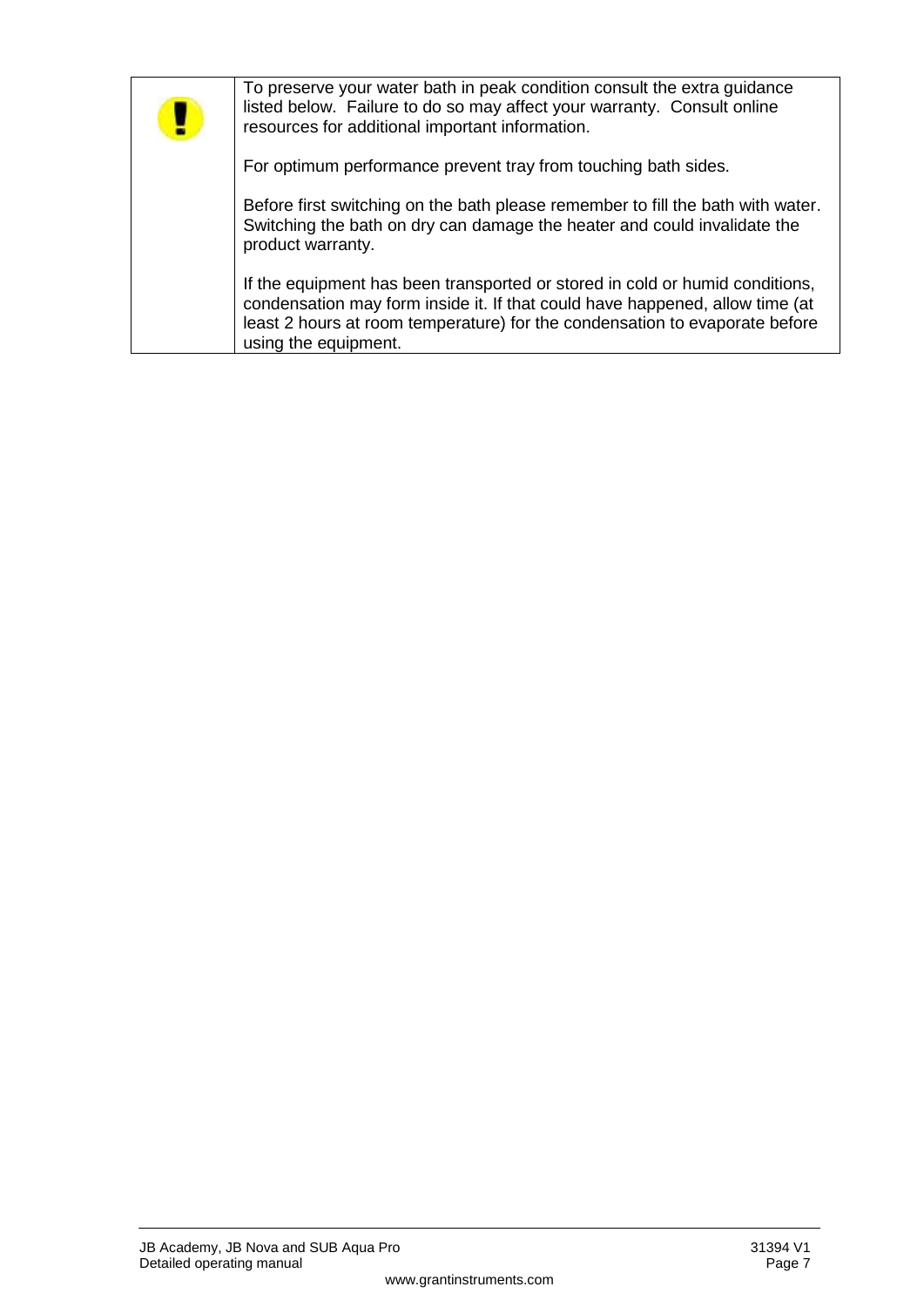## <span id="page-5-0"></span>**5 Operating instructions**

#### <span id="page-5-1"></span>**5.1 Unpacking instructions**

Standard equipment includes:

- Thermostatic water bath
- Mains cord with plug
- Gabled polycarbonate lid (excludes JB Academy, no lid supplied and SAP34, stainless steel lid supplied)
- Polycarbonate base tray(s) (excludes SAP34, stainless steel base tray)
- Short user quide

Remove packing materials carefully, and retain for future shipment or storage of the equipment.

#### <span id="page-5-2"></span>**5.2 Assembly of the equipment and components**

The water bath has three main components, the bath, the lid and the base tray. The base tray fits into the bath with the feet downward so that it creates a gap between the bottom of the tank and the tray.



For optimum temperature stability, avoid allowing the base tray to touch the sides of the tank.

The lid should only be lifted by the handle, as other parts can become hot during use. It also has a vent/thermometer hole – this hole should not be sealed as pressure could build up inside the bath.

#### <span id="page-5-3"></span>**5.3 Installation**

Place the water bath on a level, non-combustible surface. Ensure that the mains plug and the switch are easily accessible.

#### <span id="page-5-4"></span>**5.4 Electrical supply**

Check that the supply voltage marked on the serial number label, and the type of mains plug, are correct for your mains supply outlet, which must have a ground connection.

To disconnect the equipment from the mains supply, remove the mains plug from the mains supply outlet.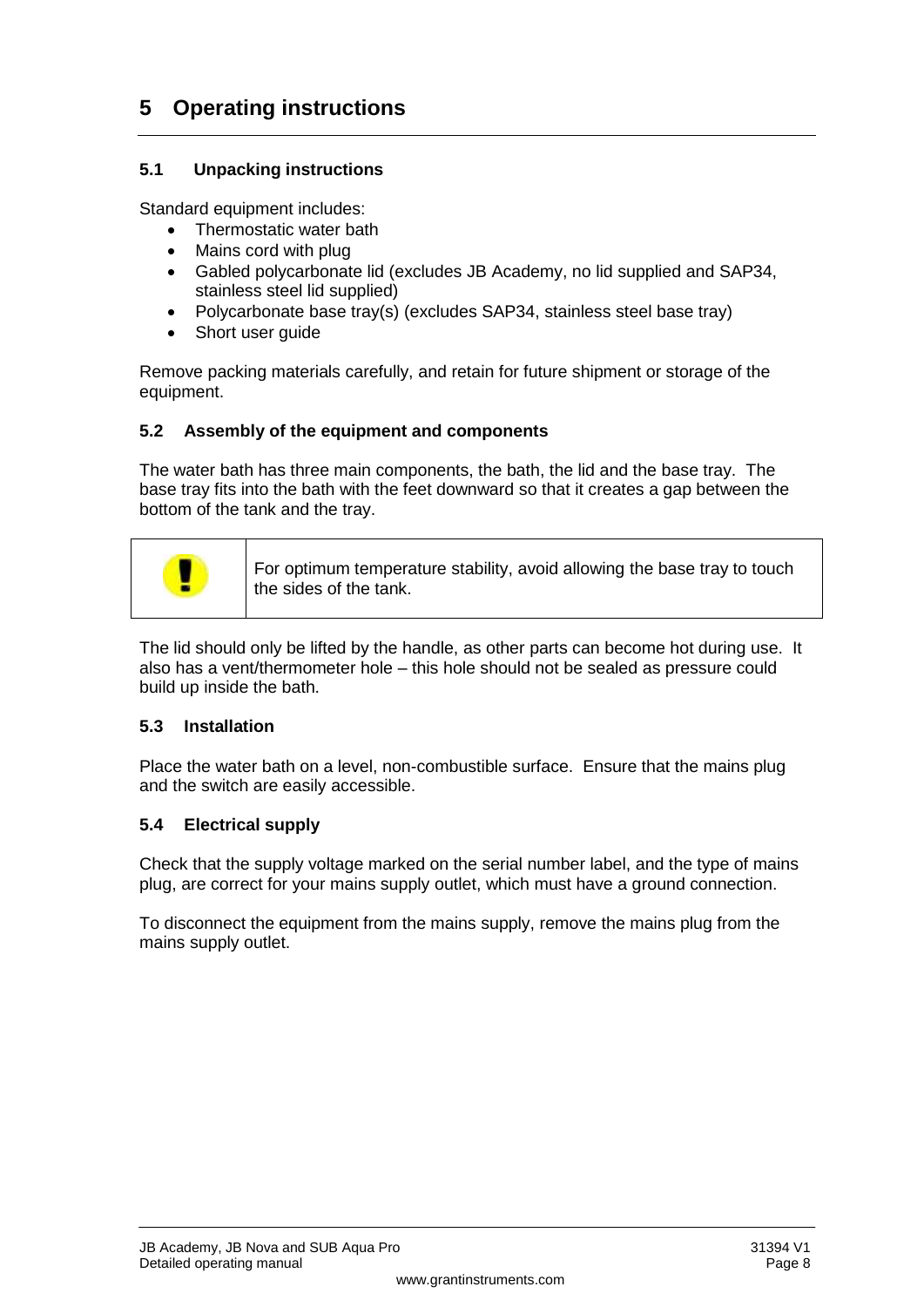## <span id="page-6-0"></span>**6 Operating procedures**

#### <span id="page-6-1"></span>**6.1 Operation**

#### **6.1.1 Water level**

The bath will provide optimum performance when filled to the swage line which is typically 25mm below the top of the tank.

Do not fill above the swage line.

The water level used in the tank will influence the temperature accuracy and stability. Using liquid levels below the swage line needs consideration, especially when operating at higher water temperatures (>50ºC) and without a lid. We recommend the following minimum fill levels

| Tanks size | Recommended | Approximate water |
|------------|-------------|-------------------|
|            | min % fill  | depth (mm)        |
| 2LS        | 80%         | 32                |
| 2L         |             | 50                |
| 5L         |             | 50                |
| 12L        |             | 50                |
| 18L        | 40%         | 50                |
| 26L        |             | 70                |
| 34L        |             | 70                |

#### **Table 1 - Recommended minimum fill levels**

When using a larger bath with vessels which only require a shallow immersion, we recommend filling the bath as close to the swage line as possible and using raised shelves in the bath to elevate the vessel to the desired immersion depth.

#### **6.1.2 Operating the bath without water (dry start)**

Do not attempt to use your bath without water in the tank. The bath has an inbuilt protection mechanism known as dry start protection which will detect this condition in most circumstances and prevent the bath from continuing to heat. In this instance the bath will display "dry" and sound an alarm.



Once you have filled the bath, you will need to switch the bath off and on in order to resume operation.



Repeated dry starting of the bath stresses key components in the bath which can affect service life and the equipment's warranty.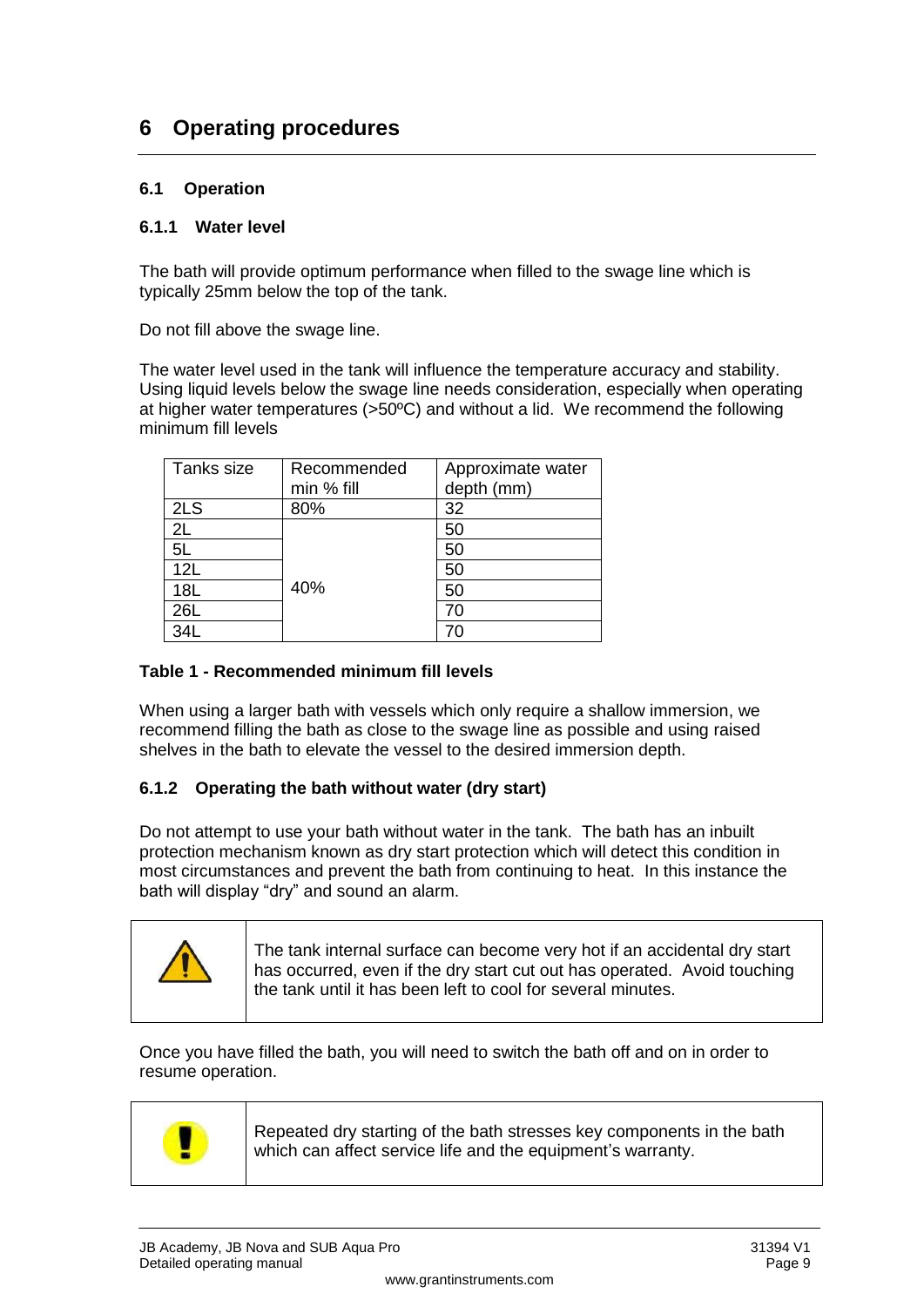In extreme cases a second safety cut-out in the bath can operate. If this happens, unplug the bath and have the cut-out reset by a competent person.

#### **6.1.3 Operation above 60°C**

The lid must be used above 60°C to maintain proper temperature control and to ensure that the water temperature reaches the set point

The lid will also prevent excessive evaporation that requires the bath to be filled more often and will save energy.

#### **6.1.4 Flat bottomed vessels**

Do not place flat-bottomed vessels or other objects directly on the bottom of the tank. Always use the base tray. This avoids possible damage to the heater mounted under the tank. The base tray also improves temperature control.

#### **6.1.5 Allowing the bath to run dry (run dry protection)**

Always take care to avoid allowing the water to evaporate to the point that the bath runs dry. This can lead to the bath's internal safety cut-out operating requiring a suitable qualified technician to reset it.

The bath has a built-in advanced detection mechanism to greatly reduce the chances of the safety cut out occurring in most circumstances where the bath is left to accidentally run dry. This feature is only enabled automatically when the following criteria are met:

- The set temperature is >50°C
- The bath has been operating for a least one hour
- The water is not set to boiling point  $(>=99^{\circ}C)$

If the bath detects signs that the bath water level may be becoming low, it will alert the user by displaying "dry" and sounding an alarm

Once you have checked the water level and topped up the water level as necessary you will need to switch the bath off and on in order to resume operation.

For users with specialist applications where this feature maybe unnecessarily triggered it can be disabled. Press the set key to enter the bath menu and use the arrow keys to select dpA (dry protection alarms). Press the set key and use the arrow keys to select off. Use the set key to confirm that the dry start and run dry protection are switched off.

#### **6.1.6 Emptying the baths**

Before emptying any bath allow the water temperature to fall to a safe level and take reasonable precautions to prevent accidental spillage.

Larger baths have drain taps to make emptying easier.

To empty the bath using the drain tap, push the supplied drain insert into the drain tap. Note that the water will begin to empty as soon as the drain insert is fully engaged. A length of hose can be added to the barbed end of the drain insert if required.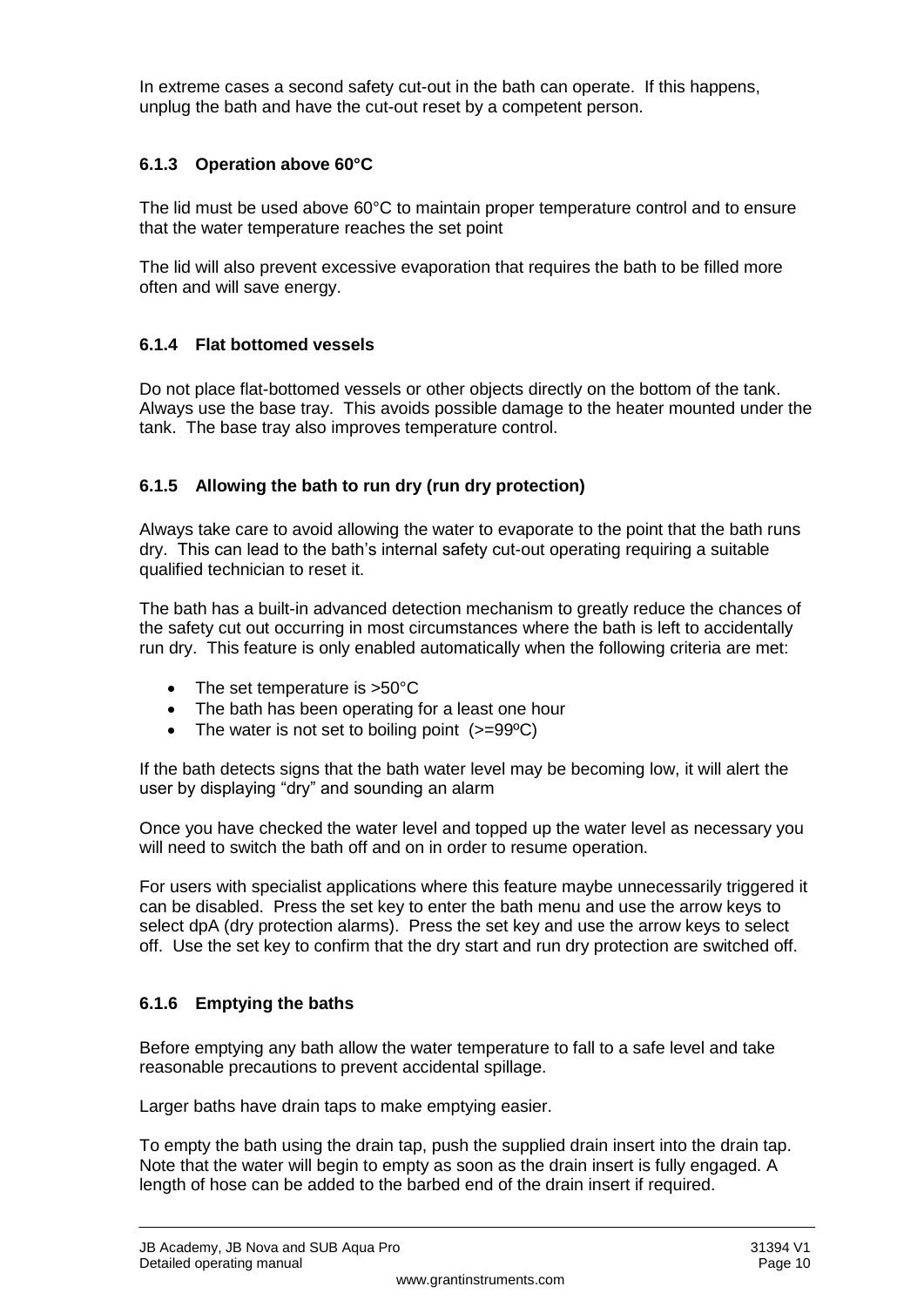## <span id="page-8-0"></span>**7 Using the water bath**

- <span id="page-8-1"></span>**7.1 Using the JB Academy**
- **7.1.1 Bath controls**



Up, down and set keys

#### **7.1.2 Indicators**

There are two indicators:

- Main display used to show temperature and short messages
- Warning (red when lit). Marked!

#### <span id="page-8-2"></span>**7.1.3 Setting the control temperature**

The water temperature of the bath can be set using the main display. The following example shows setting the water bath to 37.0°C. Note that once the set point is entered the bath shows a scrolling bar display indicating the bath is heating. Once the bath is with 1°C of the set temperature this will change to displaying the actual water temperature in the bath.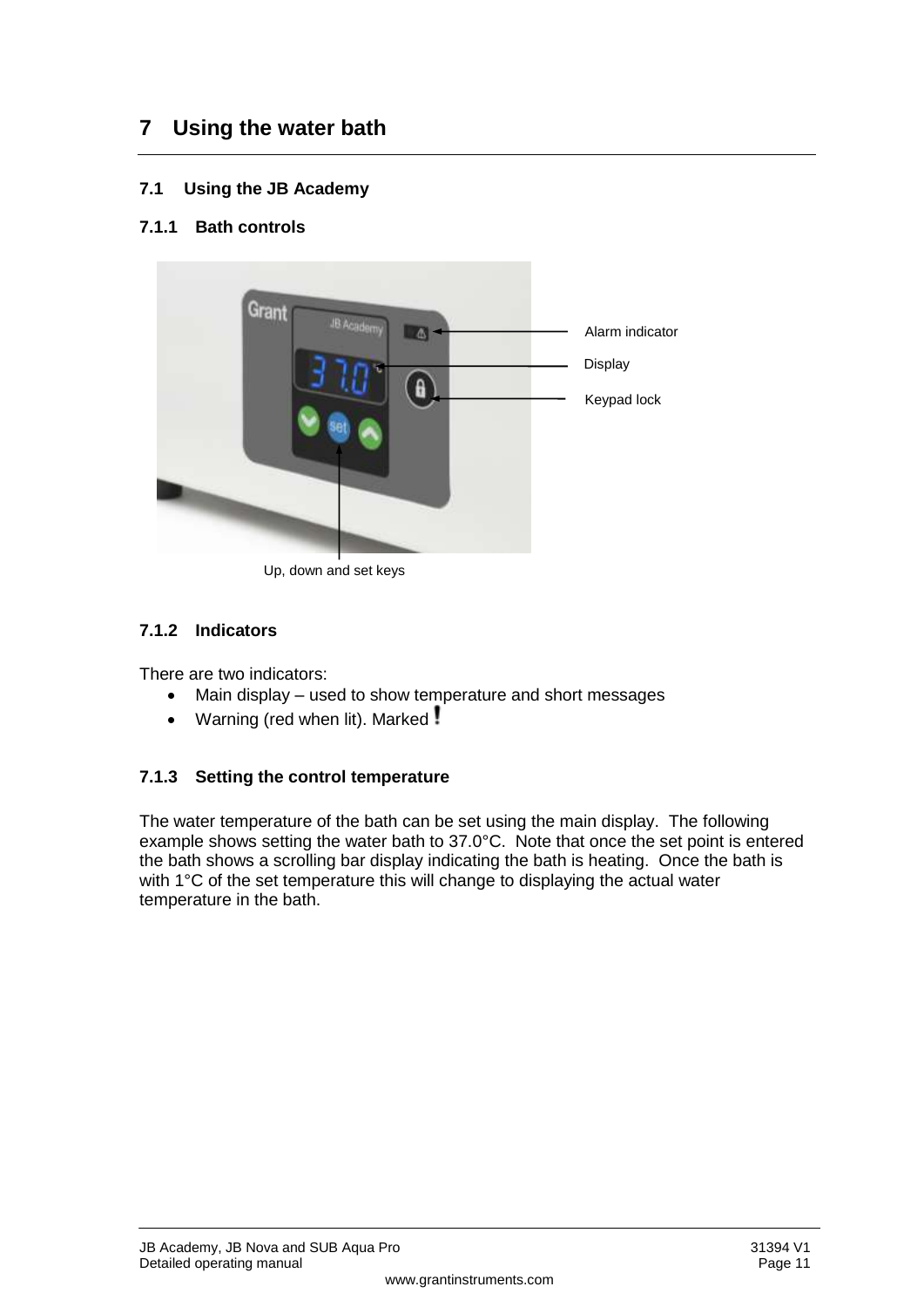

#### **Figure 1 - Setting the bath temperature**

#### **7.1.4 Enabling the keypad lock**

The keypad lock is intended to help users avoid accidental changes to the set point temperature of the bath.

To enable and disable the lock, press and hold the lock and up or down keys for three seconds as shown below



**Figure 2 - Locking and unlocking the keypad**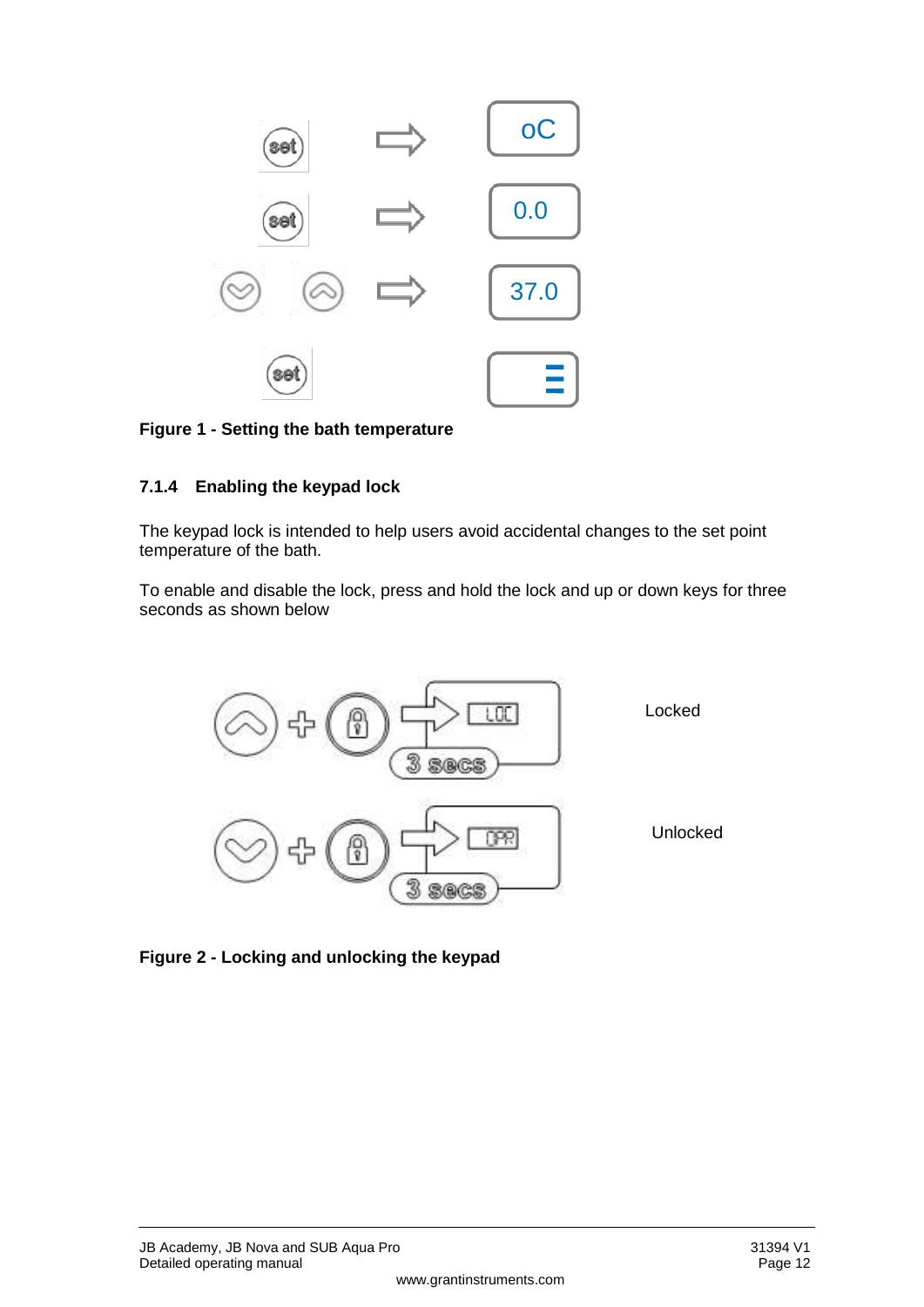#### <span id="page-10-0"></span>**7.2 Using the JB Nova**

#### **7.2.1 Bath controls**



Drain Up, down and set keys

#### **7.2.2** Setting the control temperature ( $\sigma$ E) and keypad lock

Setting the control temperature and keypad lock features on the JB Nova uses the same method as the JB Academy model. Follow steps outlined in sections 7.2.1 and 7.2.2.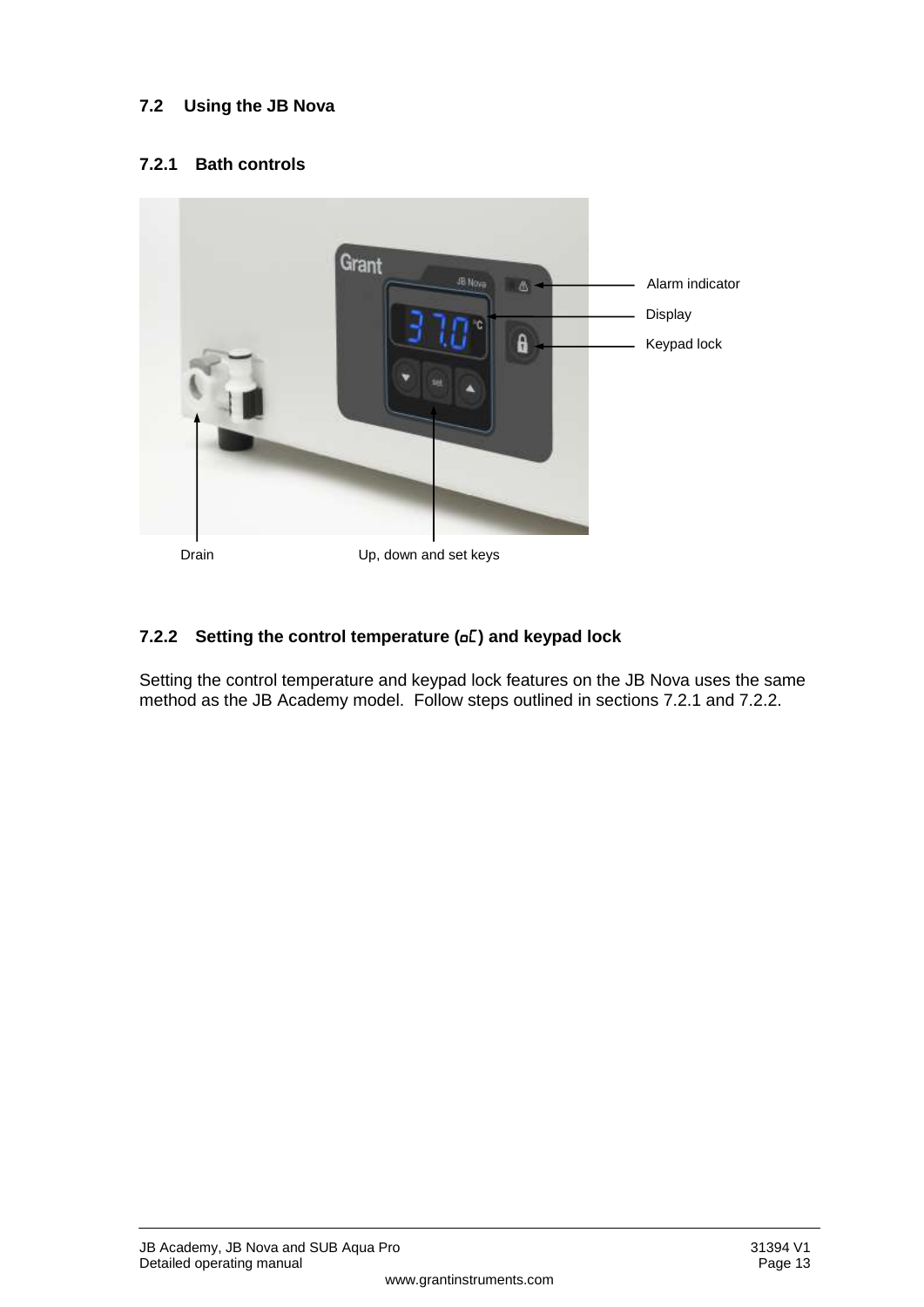#### <span id="page-11-0"></span>**7.3 Using the SUB Aqua Pro**

#### **7.3.1 Bath controls**



#### **7.3.2 Setting the control temperature**

Setting the control temperature on the SUB Aqua Pro bath uses the same method as the JB Academy model. Refer to section [7.1.3.](#page-8-2)

On SUB Aqua Pro models the heater indicator will periodically illuminate to show the bath is heating.

#### **7.3.3 Enabling the keypad lock**

The control panel can be locked by pressing the set and up keys simultaneously for at least 3 seconds.

The display will show "LOC" to confirm that the keypad has locked.

The control panel can be unlocked by pressing the set and down keys simultaneously for at least 3 seconds. The display will show "OPR" to confirm that the keypad is operational.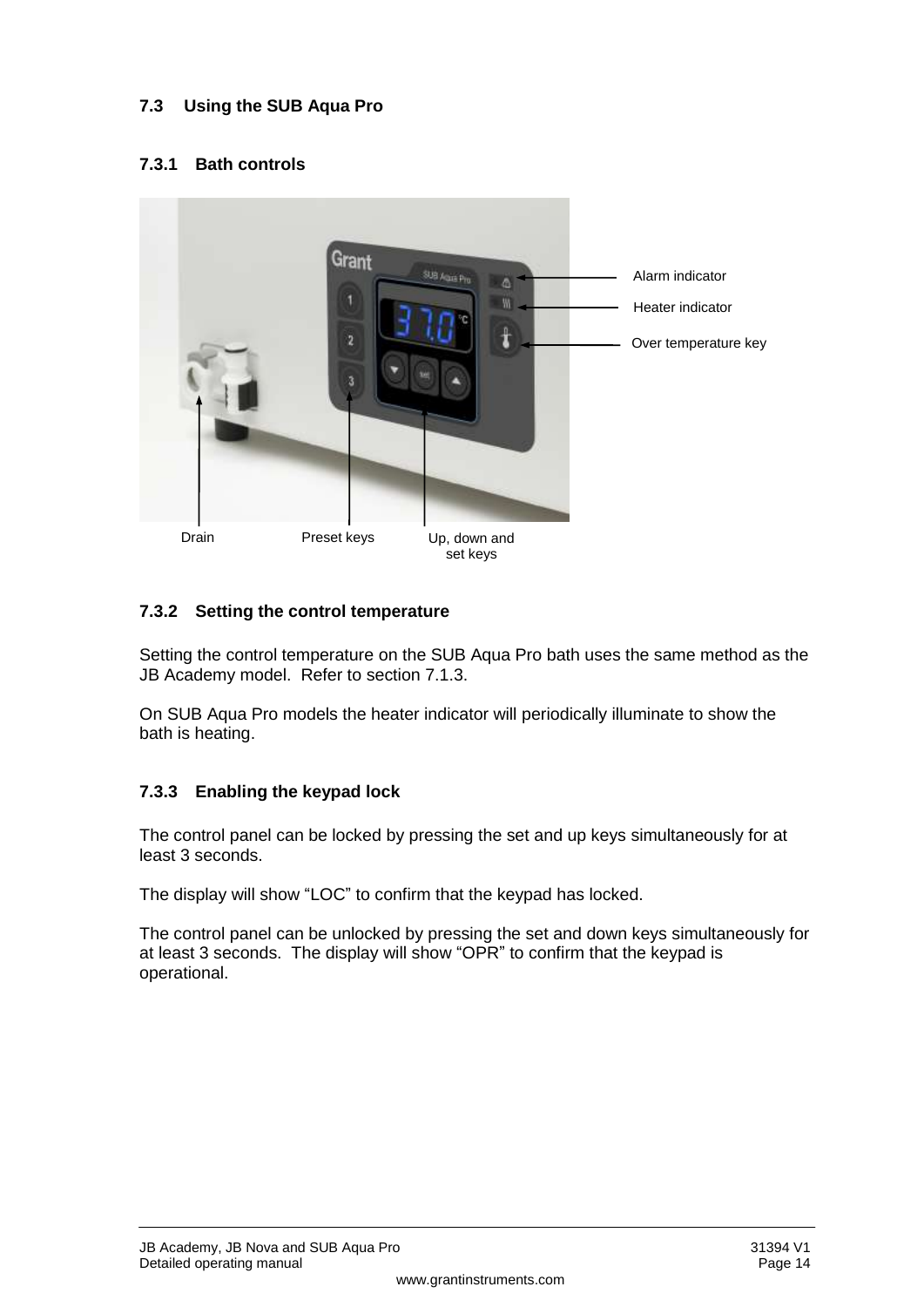#### **7.3.4 Setting the over temperature alarm**

The over temperature alarm can be used to protect samples by setting a maximum temperature limit the bath is allowed to heat to. If the bath exceeds this temperature, it will stop heating, display "OtA" (over temperature alarm) and sound an alarm

The alarm can be silenced by pressing the set key.

Allow the bath to cool down before switching the bath off and on to resume normal operation. Note that if the cause of overheating is an incorrect set point, this will need to be corrected otherwise the alarm will operate again.

You should set the over temperature value, allowing for a safety margin to the sample maximum temperature limit if possible. Additionally the OTA limit should be greater than the bath set point to avoid nuisance alarms. Grant recommends this is at least 1°C.

To set the over temperature alarm:



#### **Figure 3 - Setting the over temperature alarm**

To disable the alarm, set the over temperature alarm limit to 10.0°C and then press the down button one further time so the display shows "oFF". Save this by pressing the over temperature alarm key.

#### **7.3.5 Configuring and running temperature presets**

Temperature presets allow you to conveniently store bath temperature settings you routinely use. The bath has 3 presets, numbered 1 to 3.

You can set the bath to the value stored in the temperature preset by pressing the preset button you require, followed by set.

Before you can use presets you need to store the values you wish to use in at least one of the presets using the following sequence: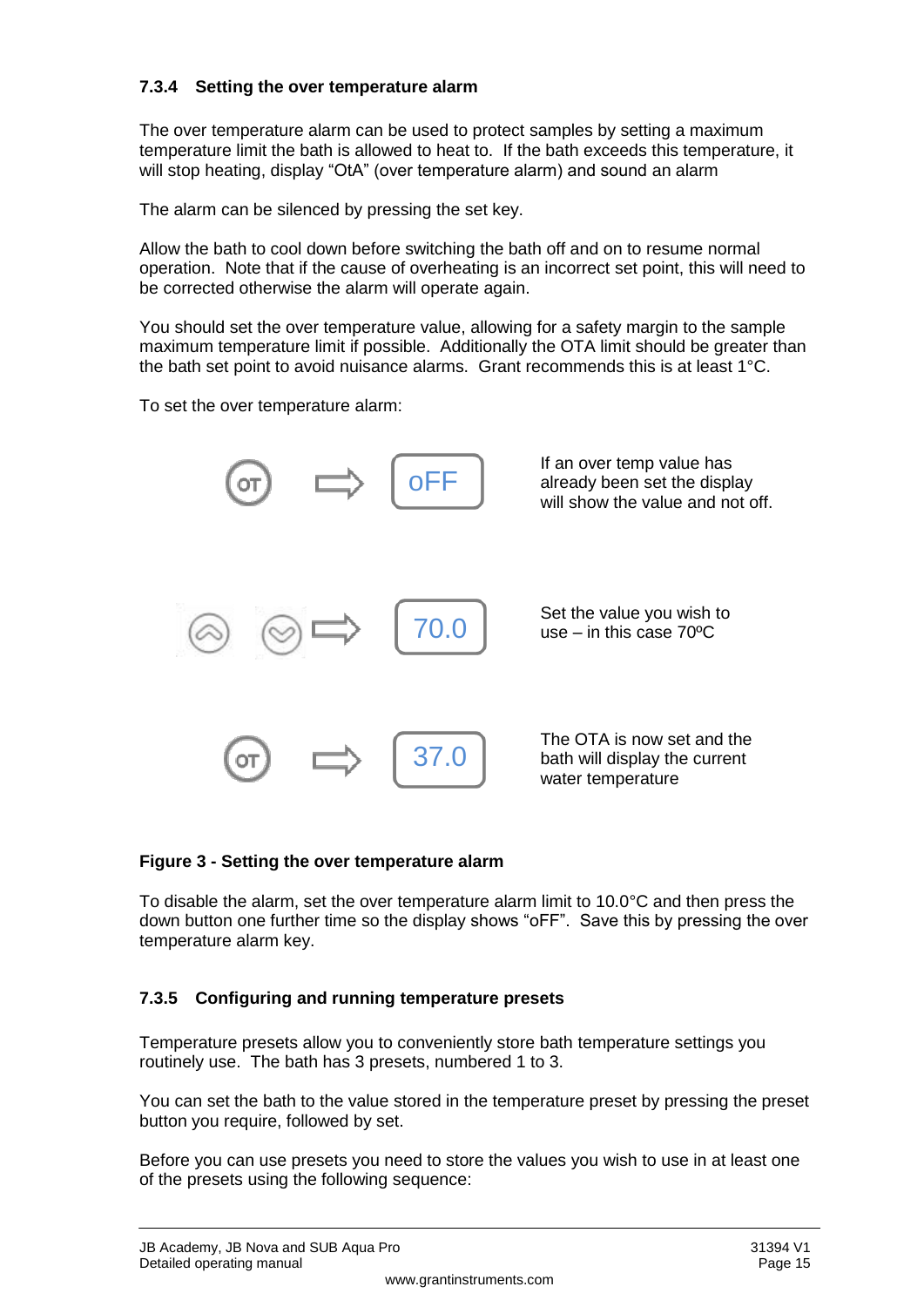

**Figure 4 - Configuring a preset value**

#### **7.3.6 Setting the countdown timer**

A countdown timer can be set in the range of 1 to 999 minutes. The countdown timer will sound an alarm at the end of a countdown period. It can be used to time experiments or remind you to take a further action.

Note the countdown timer does not take into account if the bath has not reached the set temperature. If the bath has not reached the set temperature, this will need to be taken into account when starting the countdown timer.



When the countdown timer expires the bath will sound an alarm and display "End".

Press SET to silence the alarm.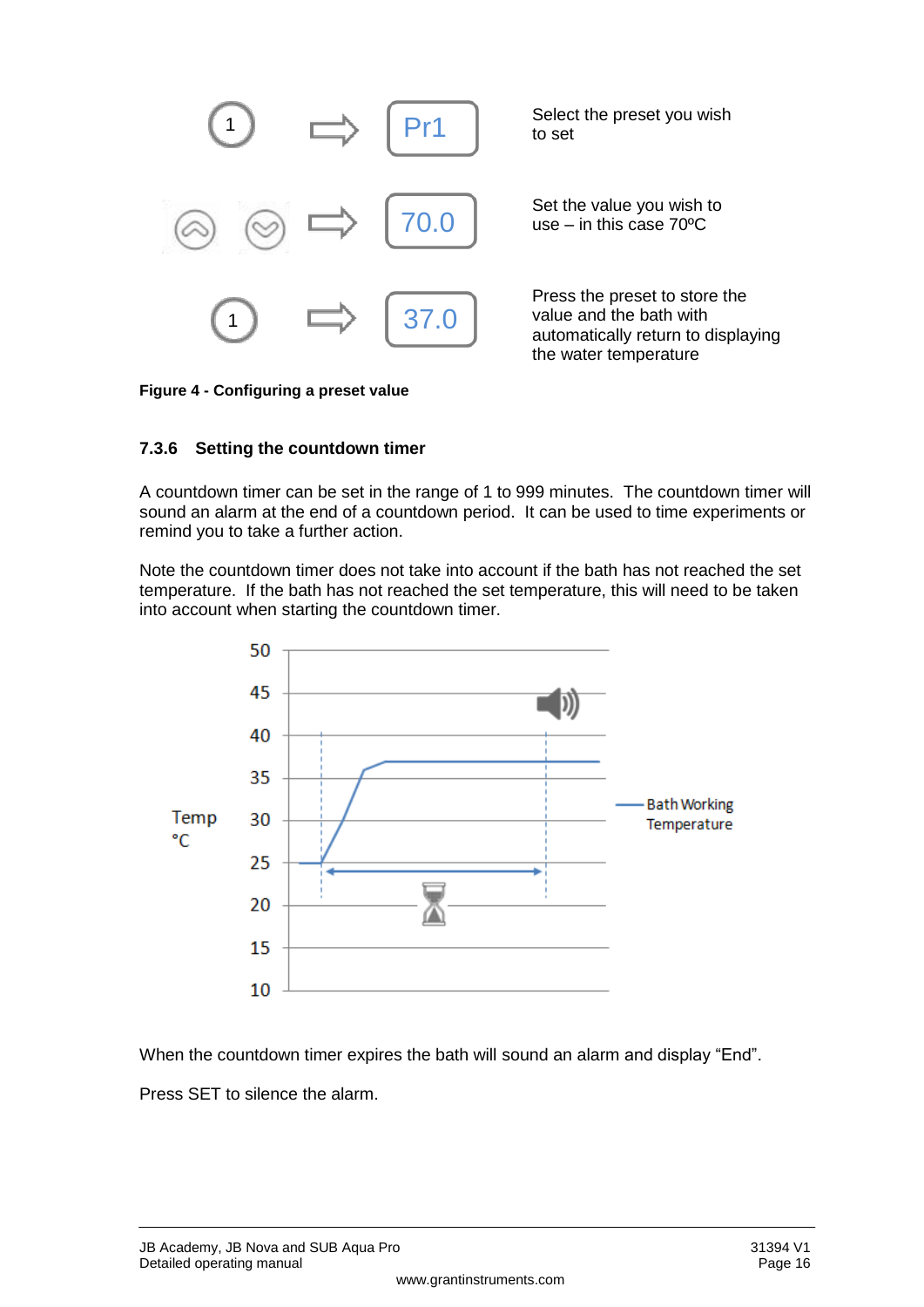To set the countdown timer: -



**Figure 5 - Setting the countdown timer**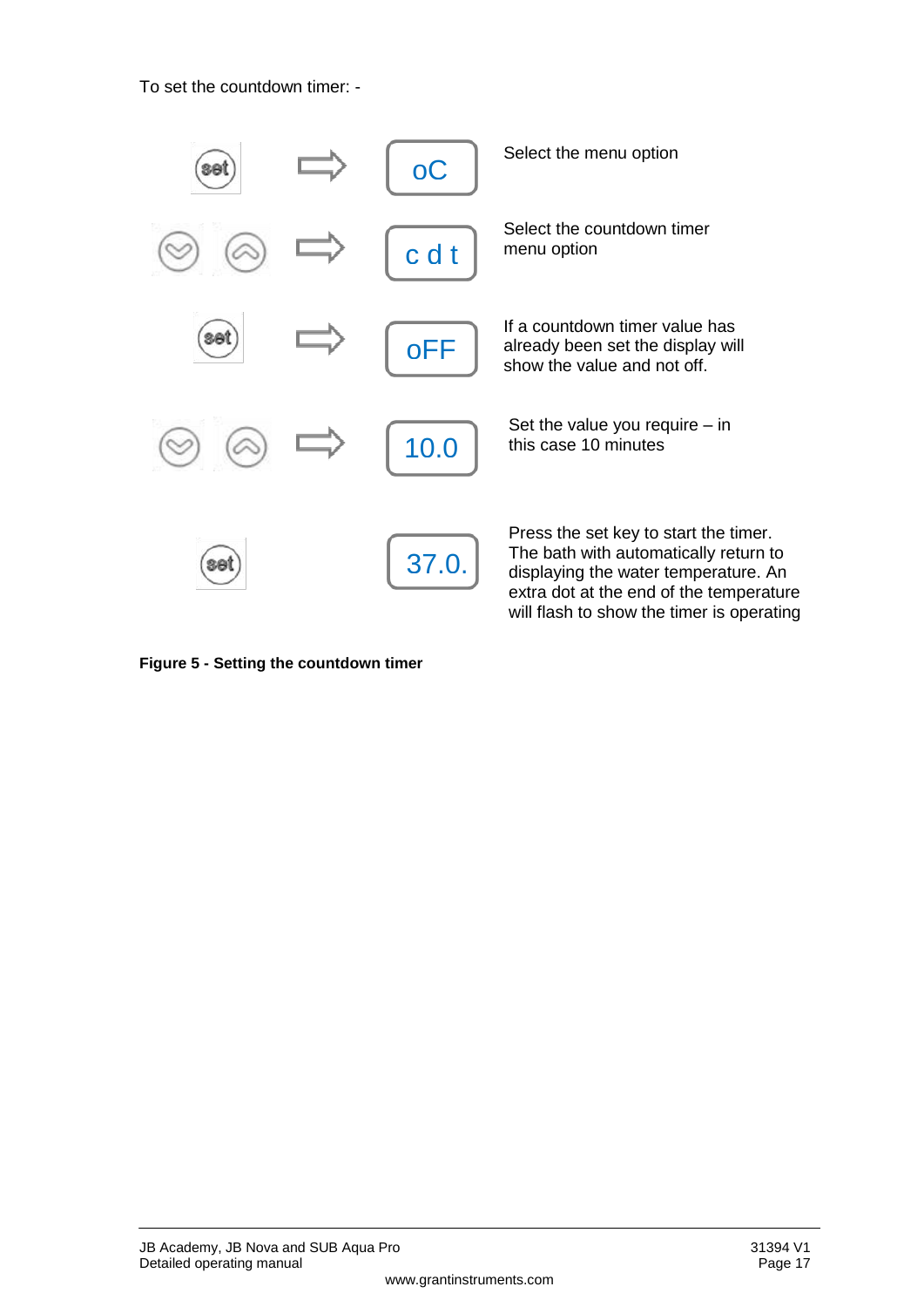## <span id="page-15-0"></span>**8 Calibration**

#### <span id="page-15-1"></span>**8.1 Calibration options**

Two calibration options exist:

- Single point calibration (available on all models)
- Dual point calibration (available on SUB Aqua Pro models only)



#### <span id="page-15-2"></span>**8.2 Single point calibration**

A single point calibration applies a single offset over the bath temperature curve. For this reason the calibration temperature is usually the same as the intended working temperature for the bath or particular experiment:



To configure a single point calibration:

Firstly, set the bath to the desired set point and leave to stabilise for at least an hour.

Place the reference thermometer either in the centre of the bath, or if using a lid, through the thermometer hole. Note the temperature shown by the reference thermometer and enter it into the calibration menu by following the steps below.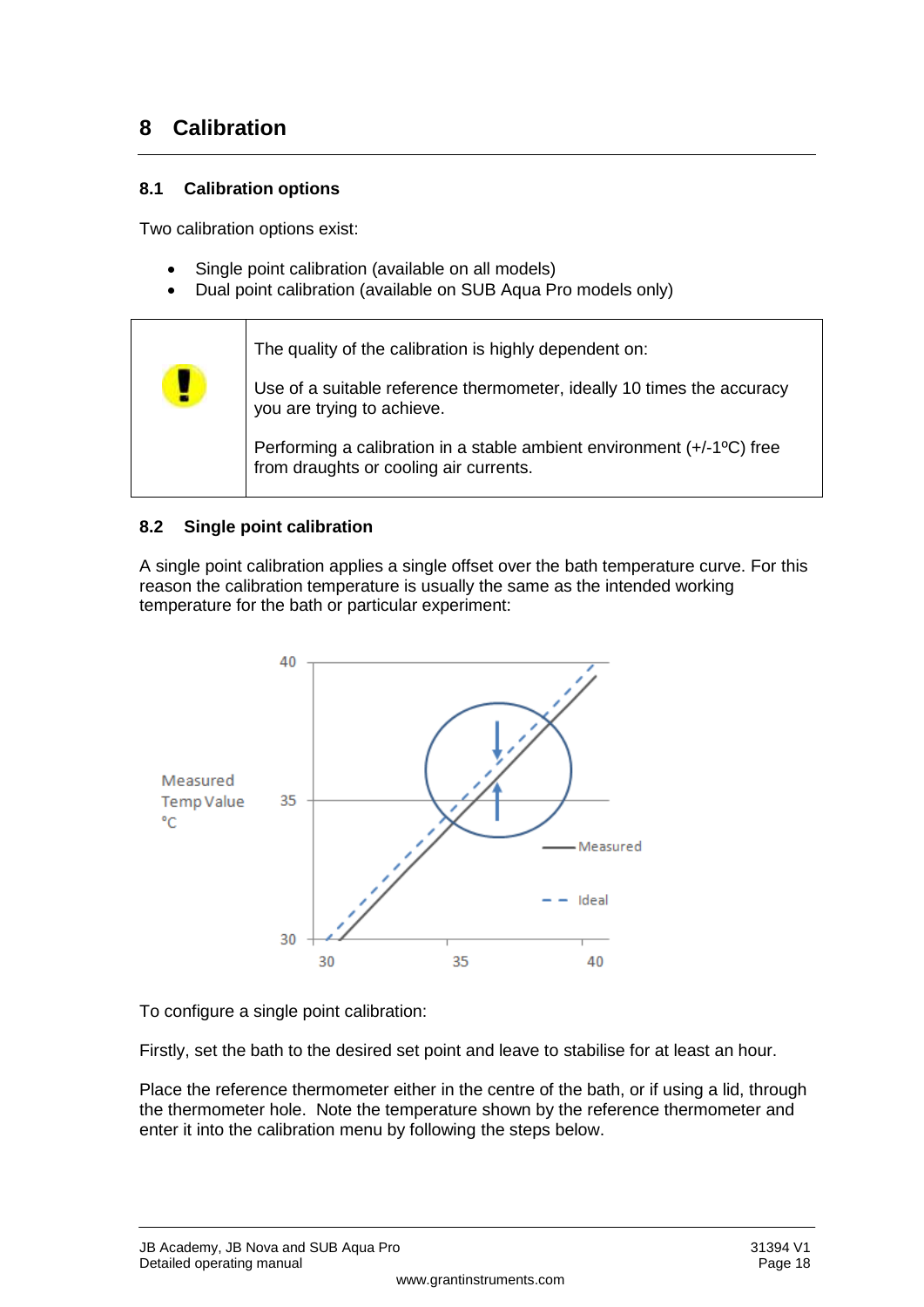

**Figure 6 - Setting a single point calibration**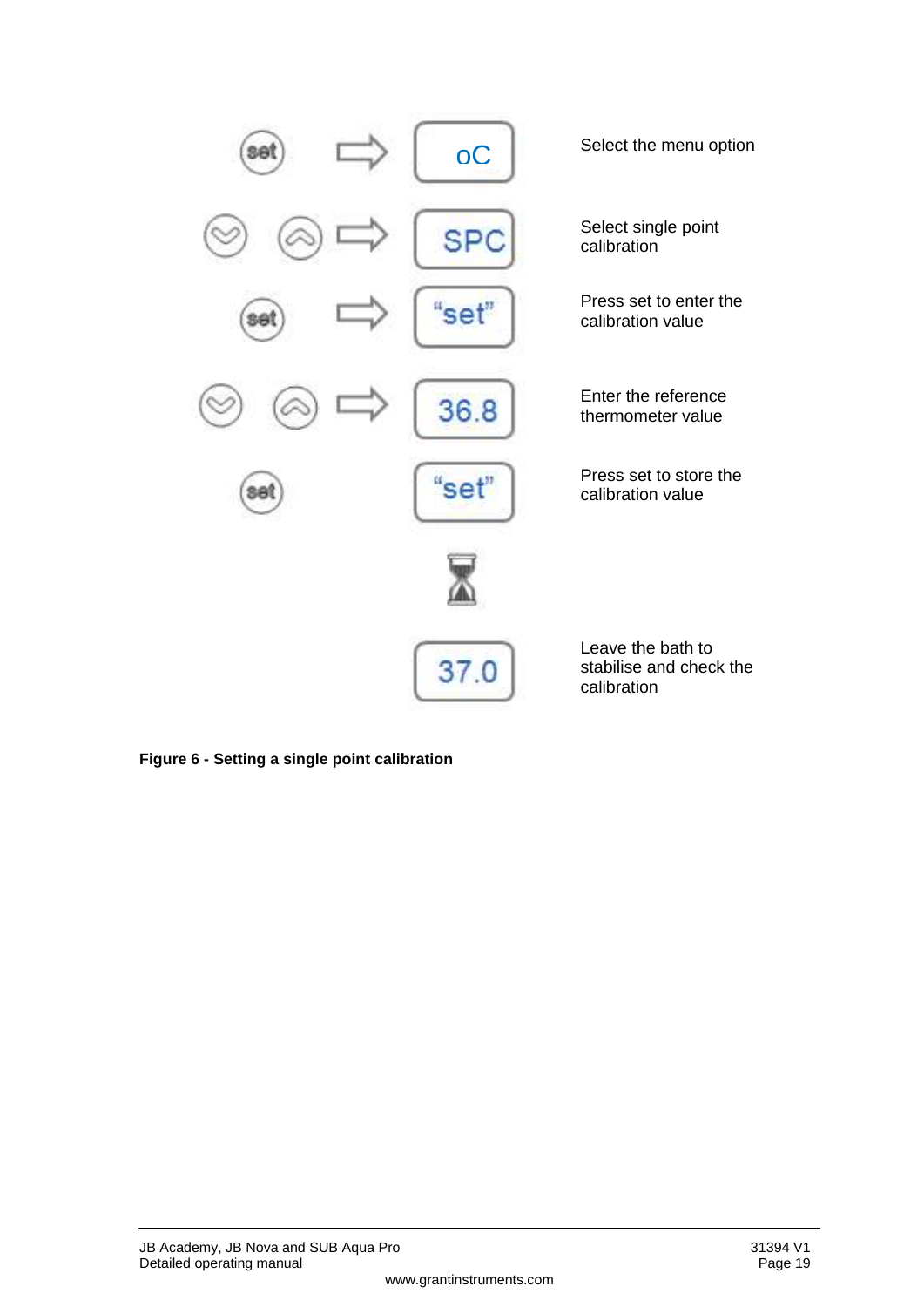#### <span id="page-17-0"></span>**8.3 Dual point calibration**

Dual point calibration is typically used on baths which are operated over a range of temperatures.

Two calibration points are entered into the calibration menu: the low calibration point (LCP) and high calibration point (HCP). These points are typically selected as just below and above the normal working temperature range for the bath.



To configure a dual point calibration, follow the steps below.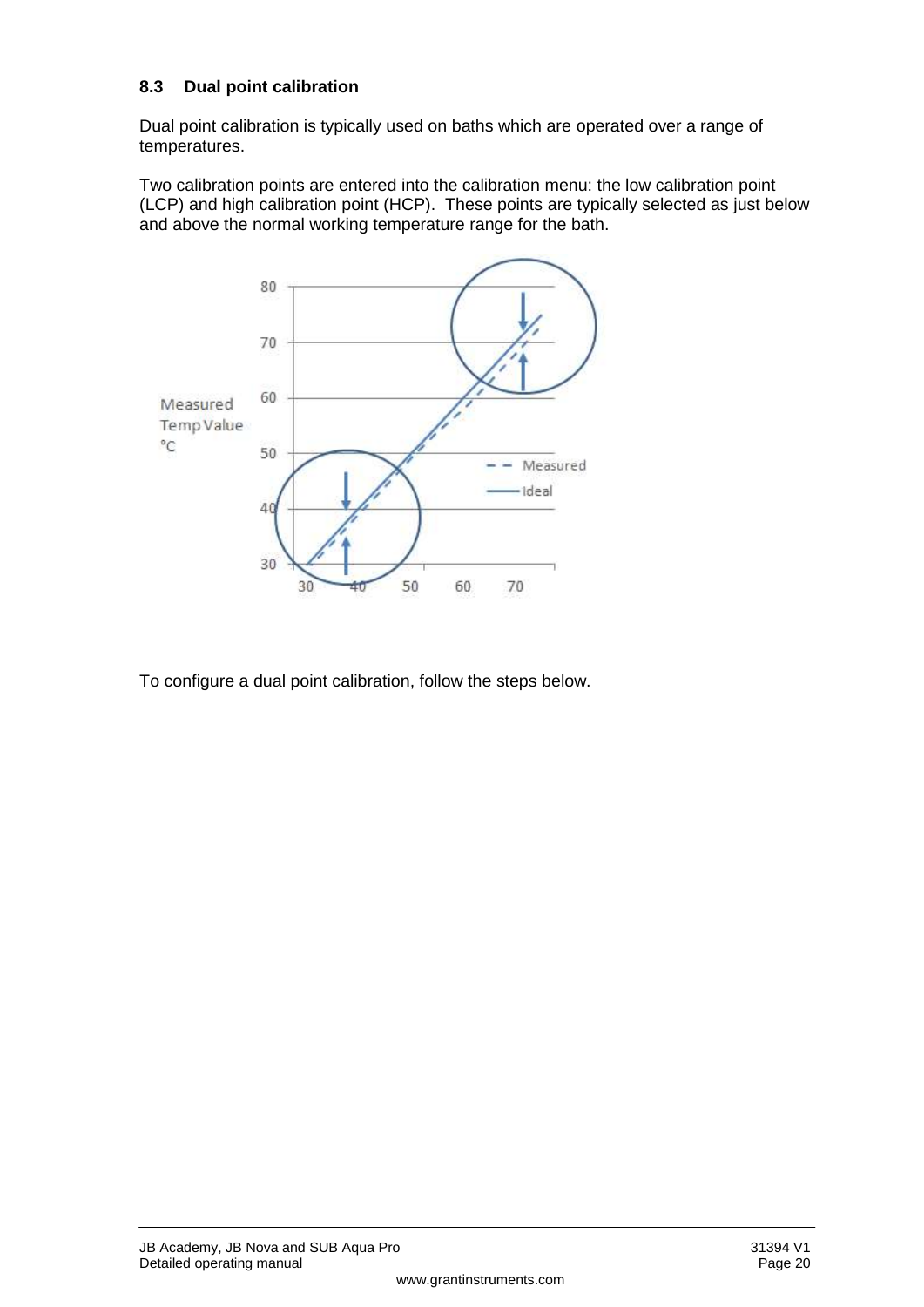

#### **Figure 7 - Setting the low calibration point**

Set the bath to the upper working temperature and allow to stabilise for at least an hour. Note the value of the reference thermometer.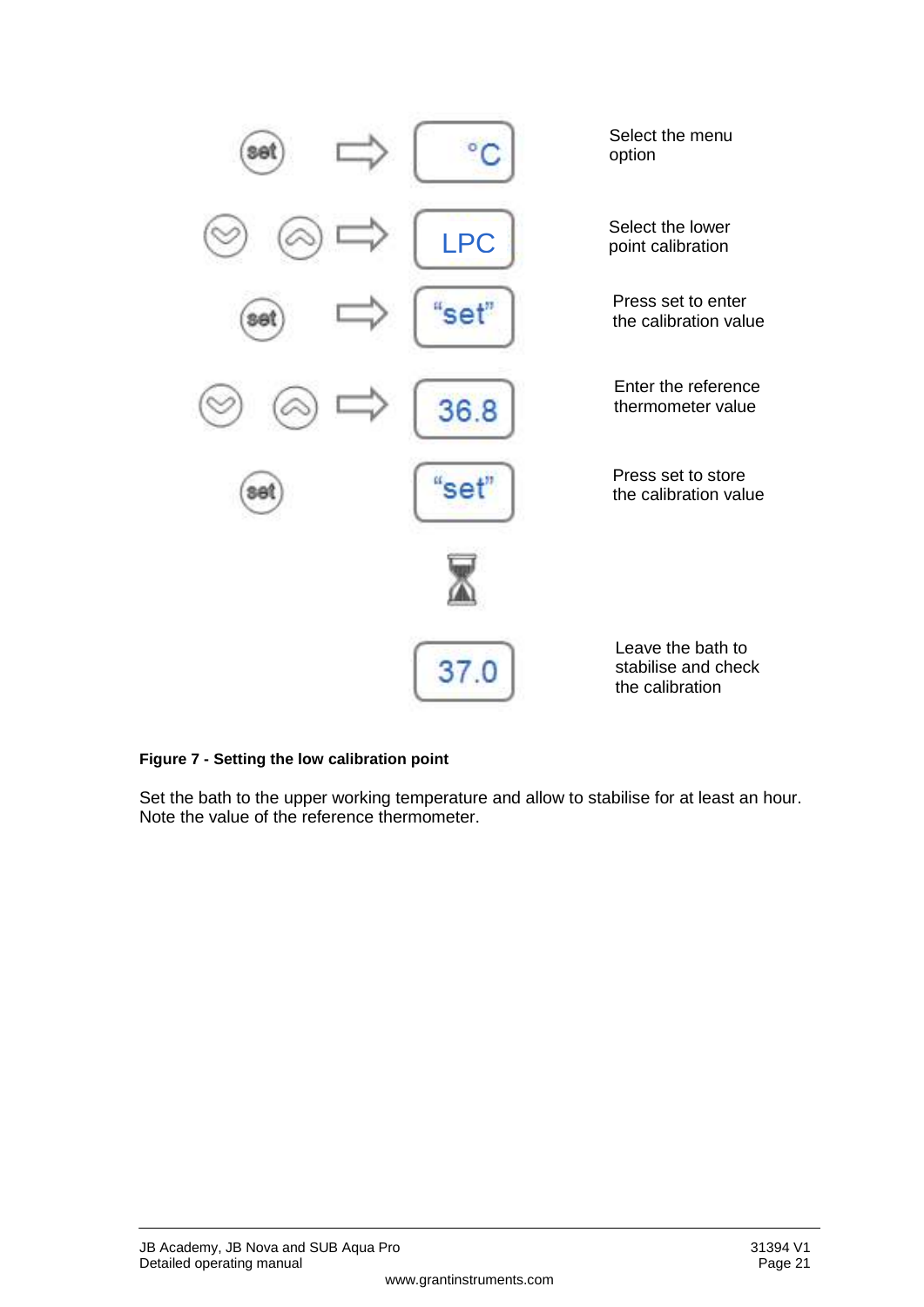

**Figure 8 - Setting the high calibration point**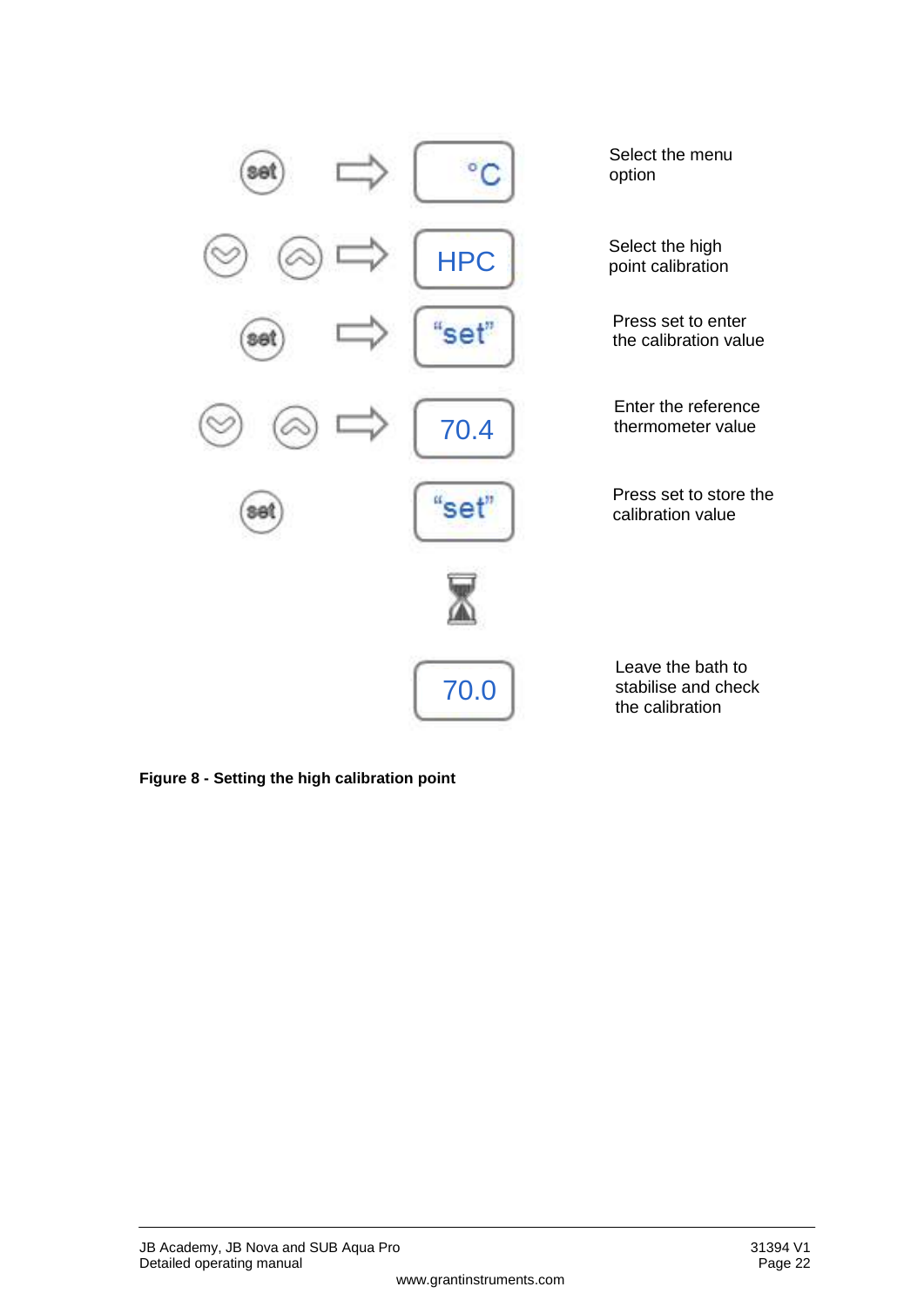## <span id="page-20-0"></span>**9 Technical specifications**

#### **Operating conditions**

| <b>Ambient Temperature</b>   | 5 to 40 $^{\circ}$ C                     |
|------------------------------|------------------------------------------|
| Maximum relative humidity    | 80% R.H. in room temperatures up to 31°C |
|                              | decreasing linearly to 50 % R.H. at 40°C |
| Altitude above sea level     | Up to 2,000 m (6,500 ft)                 |
| <b>Operating Environment</b> | Indoor use only                          |

#### **Electrical details**

Mains supply: 220-230V @ 50/60 Hz or 110-120V @ 50/60 Hz Pollution degree: 2 Installation Category: II

Note: Mains supply voltage fluctuations are not to exceed ±10% of the nominal supply voltage

| <b>Models</b>     | Capacity (L)   | <b>Current rating (A)</b> |             |
|-------------------|----------------|---------------------------|-------------|
|                   |                | <b>120V</b>               | <b>230V</b> |
| SAP <sub>2</sub>  | $\overline{2}$ | 2.0                       | 1.0         |
| SAP2S             | $\overline{2}$ | 3.0                       | 1.5         |
| SAP <sub>5</sub>  | 5              | 3.0                       | 1.5         |
| <b>SAP12</b>      | 12             | 6.5                       | 3.5         |
| SAP <sub>18</sub> | 18             | 8.5                       | 6.0         |
| SAP <sub>26</sub> | 26             | 8.5                       | 6.0         |
| <b>SAPD</b>       | 5 & 12         | 9.5                       | 5.0         |
| SAP34             | 34             | 10.5                      | 8.0         |
| JBN <sub>5</sub>  | 5              | 3.0                       | 1.5         |
| <b>JBN12</b>      | 12             | 6.5                       | 3.5         |
| <b>JBN18</b>      | 18             | 8.5                       | 6.0         |
| <b>JBN26</b>      | 26             | 8.5                       | 6.0         |
| JBA5              | 5              | $\overline{\phantom{a}}$  | 1.5         |
| <b>JBA12</b>      | 12             |                           | 3.5         |
| <b>JBA18</b>      | 18             |                           | 6.0         |

#### **SUB Aqua Pro bath performance**

| Temperature range               | 5°C above ambient to 99°C                          |  |
|---------------------------------|----------------------------------------------------|--|
| Display (also used for setting) | 10.0 to $99.0^{\circ}$ C in 0.1 $^{\circ}$ C steps |  |
| Temperature stability           | $\pm$ 0.2°C                                        |  |

#### **JB Academy & JB Nova bath performance**

| Temperature range     | ∣ 5°C above ambient to 95°C                     |  |
|-----------------------|-------------------------------------------------|--|
| Setting scale         | 10 to 95 $^{\circ}$ C in 0.5 $^{\circ}$ C steps |  |
| Temperature stability | $\pm 0.5$ °C                                    |  |

All performance data specified tested in accordance with DIN12876.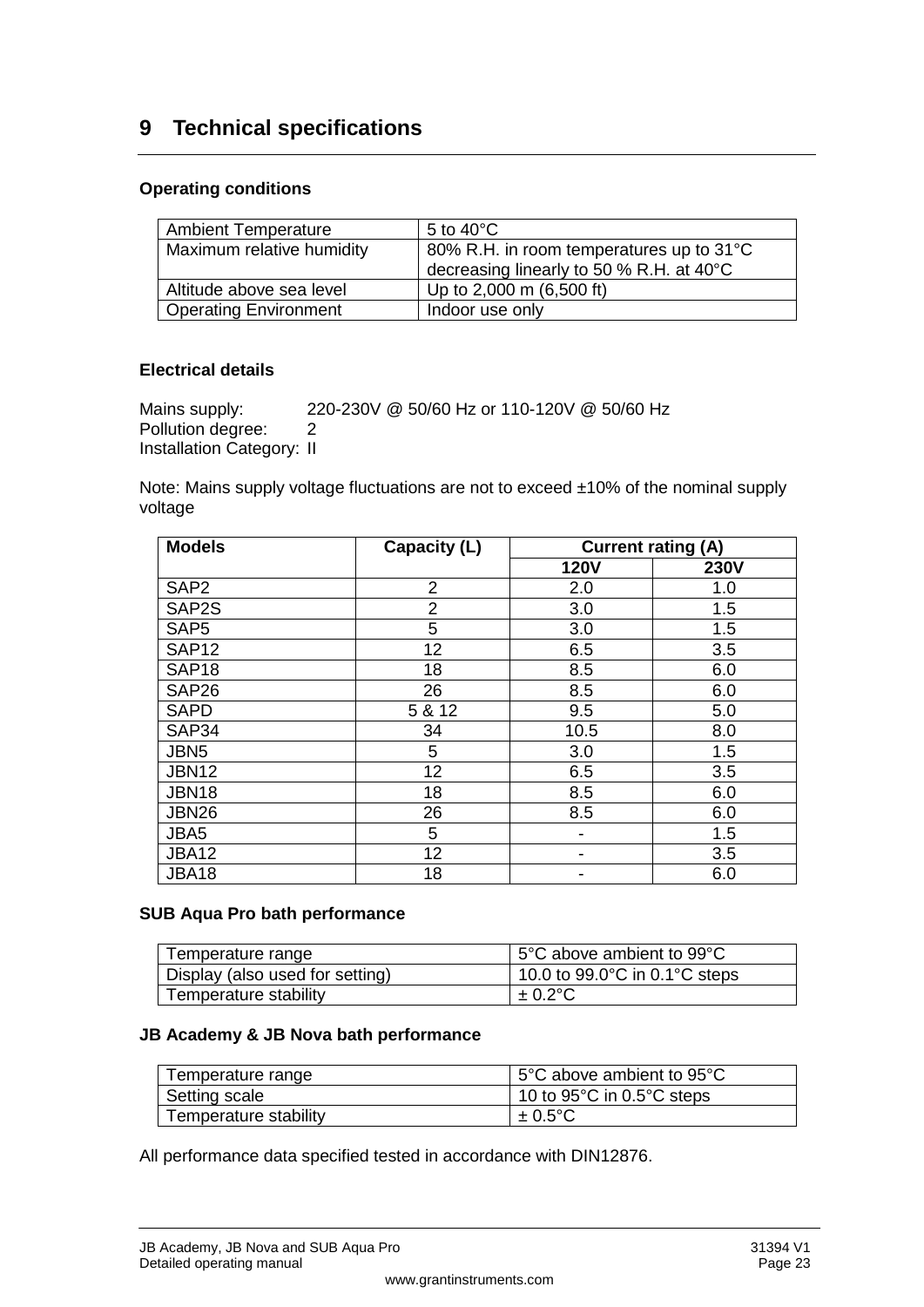#### <span id="page-21-1"></span><span id="page-21-0"></span>**10.1 Which water should you use in your bath?**

- Use tap water with care. Water with a high lime content will cause scale build up and should be avoided.
- Distilled water and some types de-ionised water may be used. Avoid ultra high purity de-ionised waters.
- Avoid using water with high levels of salts or iron. These will reduce the life of your bath
- Regular water changing and frequent cleaning of your bath is needed to preserve the baths corrosion resistance
- Ensure you bath is stored dry.
- Use care in placing other metallic items in the bath. Some metals (e.g. ferrous materials such as iron filings and swarf) can cause an electro-chemical reaction leading to corrosion.
- The product warranty may be affected by the use of inappropriate or corrosive liquids
- Refer to [www.grantinstruments.com](http://www.grantinstruments.com/) for more additional information on corrosion prevention and cleaning guidance.

## <span id="page-21-2"></span>**11 Warranty information**

When used in laboratory conditions according to this manual, this product is guaranteed for THREE YEARS against faulty materials or workmanship.

Extended warranty for years four and five can be purchased by contacting our sales department at [labsales@grantinstruments.com.](mailto:labsales@grant.co.uk)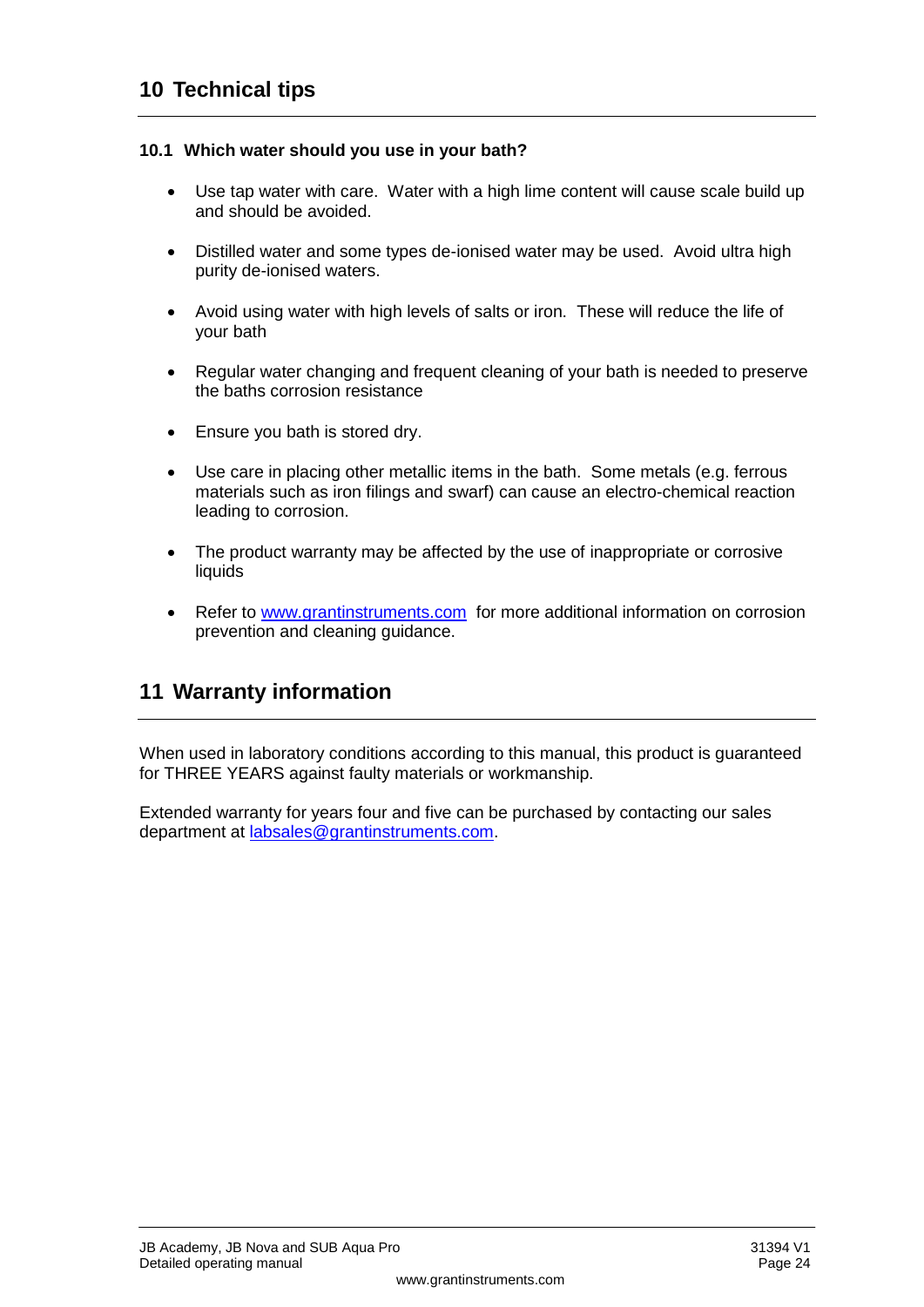## <span id="page-22-0"></span>**12 Maintenance and service**

No routine maintenance is required except for cleaning. There are no user serviceable parts inside the unit.

#### <span id="page-22-1"></span>**12.1 Cleaning**

Clean the outside of the equipment with a damp cloth. Domestic detergents may be used to remove stubborn dirt. Scale on immersed parts can be removed using chemical de-scaling products designed for use on kitchen equipment that have metal parts. Descaling products may be toxic and manufacturer's instructions should always be followed.

Before using any other cleaning or decontamination method, check with Grant Instruments or your local representative to make sure that the proposed method will not damage the equipment.

#### <span id="page-22-2"></span>**12.2 Fuses**

The fuses are internal and should not need to be replaced.

#### **12.2.1 Replacing the mains cord**

Any replacement mains cord-set used with the water baths must meet the same specification as the one originally supplied with the unit to maintain safety of the unit.

For Europe (including the UK), the cable must have the following markings; <HAR>, HO5VV-F 3Gx1mm2 and be rated to carry 10A. The mains plug and IEC connector must carry approvals from a European certification body (e.g. BSI, VDE or equivalent).

For Australia the cable must have the following markings; HO5VV-F 3Gx1mm2 and be rated to carry 10A. The mains plug, lead and IEC connector must carry approvals from an Australian regional authority (e.g. N, NSW or equivalent).

For North America, the cable must have the following markings; SVT, 3x 18AWG, VW-1, 75°C, 300V,FT2 and be rated to carry 10A. The mains plug, lead and IEC connector must carry 3rd party approval marks for Canada and the US (e.g. CSA and UL marks/file numbers).

#### **12.2.2 Routine safety tests**

If routine tests are to be made, we recommend a test of the integrity of the protective earth conductor and an insulation test at 500 V DC. Routine flash tests are not recommended for any electrical equipment, because repeated high voltage tests degrade insulation materials.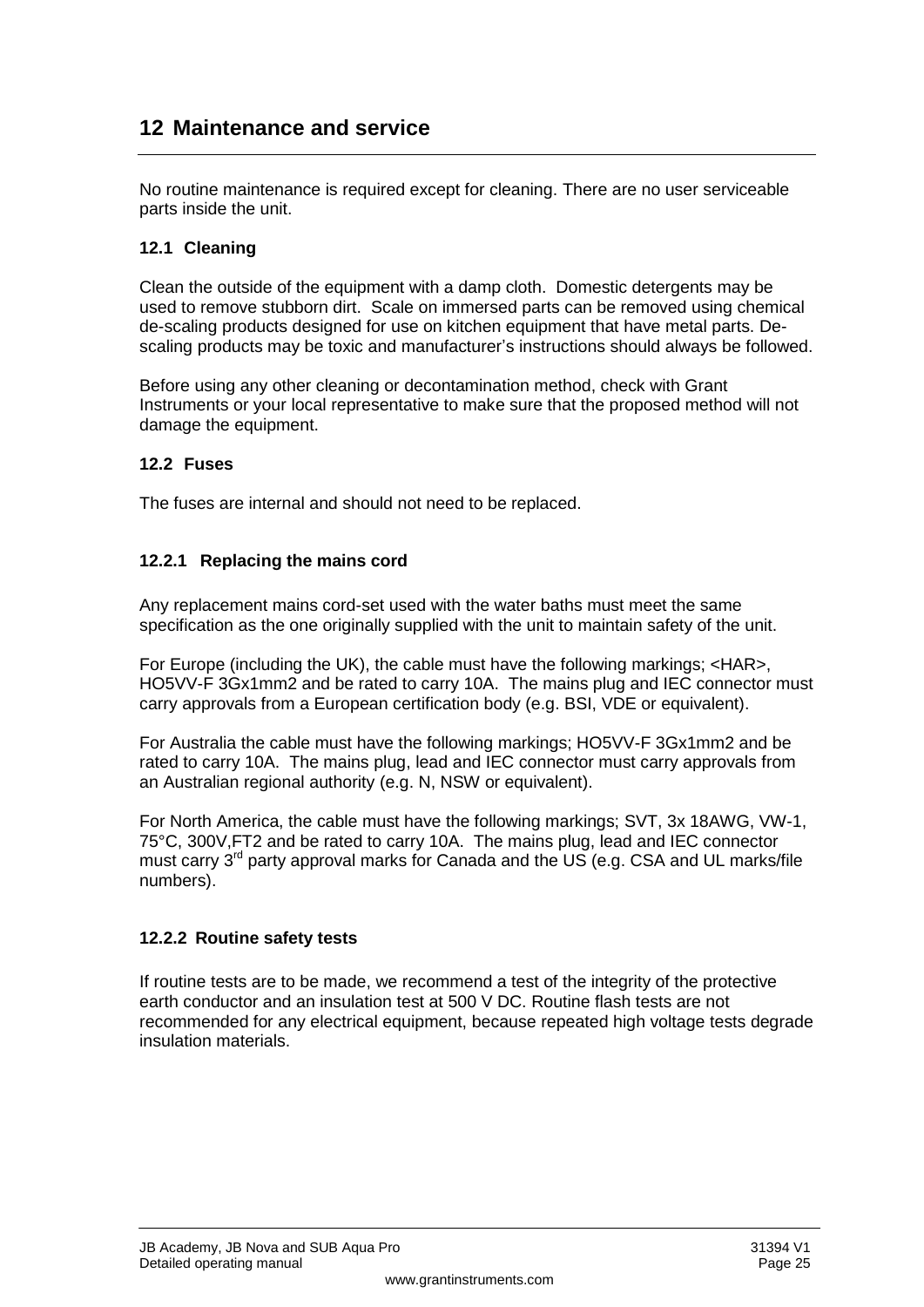#### <span id="page-23-0"></span>**12.3 Service**

If service is required, switch off the unit and contact Grant Instruments or your local representative for repairs.

Service Department Grant Instruments (Cambridge) Ltd **Shepreth Cambridgeshire** SG8 6GB UK

Tel: +44 (0) 1763 260 811 Fax: +44 (0) 1763 262 410 E-mail: [labservice@grantinstruments.com](../../../../alan.weeks/AppData/Local/Temp/Temp1_multilanguage%2028727(6)%20JB,%20SUB%20&%20SBB%20Aqua%20Manual_new.zip/labservice@grant.co.uk)

## <span id="page-23-1"></span>**13 Compliance**

#### <span id="page-23-2"></span>**13.1 WEEE directive**

Grant Instruments complies fully with the Waste Electrical & Electronic Equipment (WEEE) regulations 2006. We are a member of the B2B compliance scheme (Scheme Approval Number WEE/MP3338PT/SCH), which handle our WEEE obligations on our behalf. Grant Instruments have been issued with a unique registration number by the Environmental Agency, this reference number is WEE/GA0048TZ.

For information regarding WEEE collections in the UK please contact our B2B Compliance Scheme directly on 01691 676 124. For other countries please contact your equipment supplier.

For General WEEE information please visit: [www.b2bcompliance.org.uk](http://www.b2bcompliance.org.uk/)

#### <span id="page-23-3"></span>**13.2 RoHS directive**

All the products covered by this manual comply with the requirements of the RoHS Directive (Directive 2002/95/EC).

#### <span id="page-23-4"></span>**13.3 Electrical safety and electromagnetic compatibility**

All the products covered by this manual comply with the requirements of the Low Voltage Directive (2006/95/EC) for electrical safety and the EMC directive (2004/108/EC) for electromagnetic compatibility. See the Declaration of Conformity on the inside back page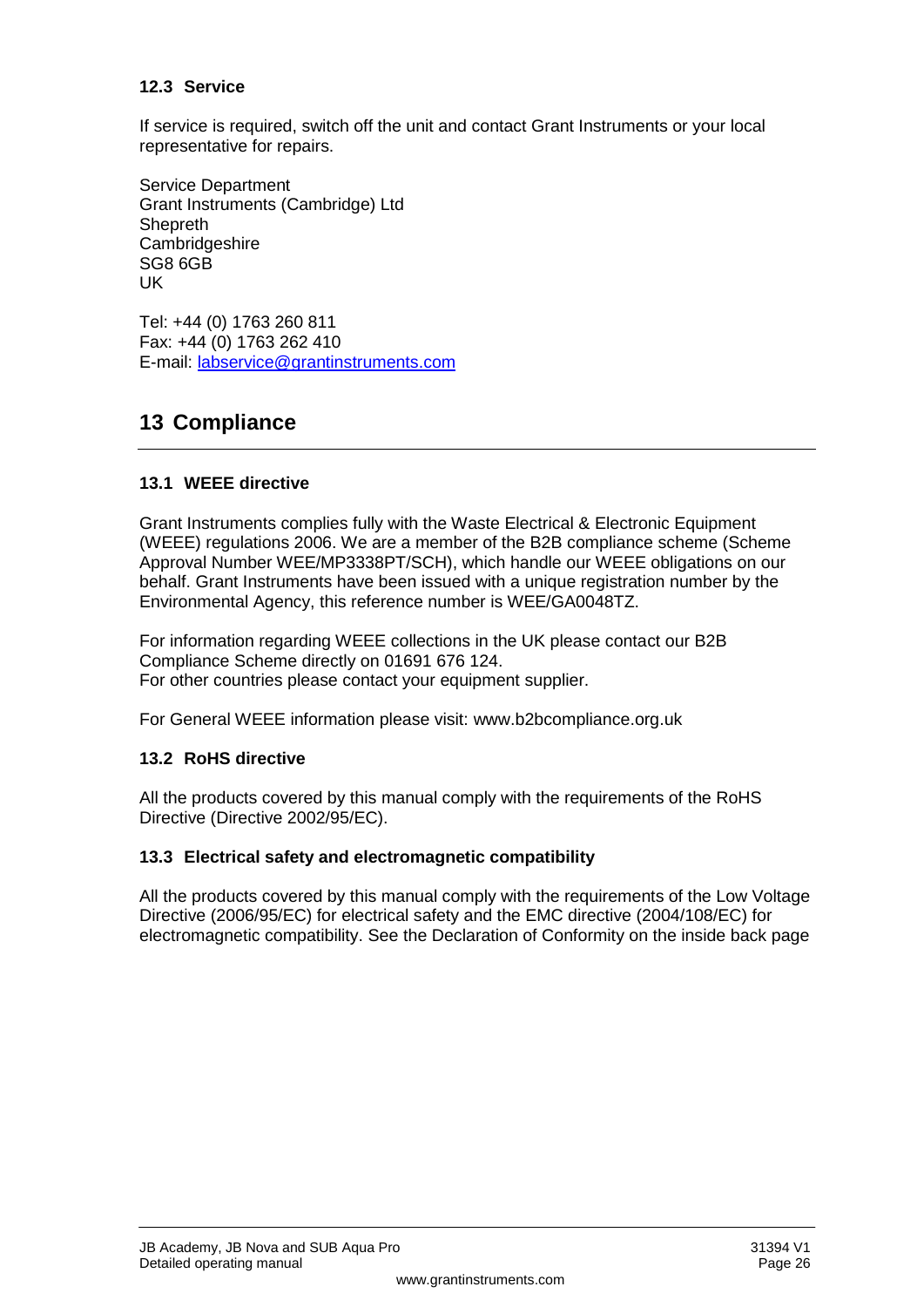| <b>Declaration of Conformity</b>                                                     |                                                                                                                                                                                                                                                                                                                                                                                                           |  |  |
|--------------------------------------------------------------------------------------|-----------------------------------------------------------------------------------------------------------------------------------------------------------------------------------------------------------------------------------------------------------------------------------------------------------------------------------------------------------------------------------------------------------|--|--|
| Manufacturer:-                                                                       | GRANT INSTRUMENTS (CAMBRIDGE) LTD,<br>Shepreth,<br>Cambridgeshire<br>SG8 6GB                                                                                                                                                                                                                                                                                                                              |  |  |
| <b>Equipment Name/Type</b><br>Number:-                                               | JBA5, JBA5 AUS, JBA12, JBA12 AUS, JBA18 & JBA18 AUS<br>JBN5, JBN5 AUS, JBN5 US, JBN12, JBN12 AUS, JBN12 US, JBN18,<br>JBN18 AUS, JBN18 US, JBN26, JBN26 AUS & JBN26 US<br>SAP2, SAP2 AUS, SAP2 US, SAP2S, SAP2S AUS, SAP2S US, SAP5,<br>SAP5 AUS, SAP5 US, SAP12, SAP12 AUS, SAP12 US, SAP18, SAP18<br>AUS, SAP18 US, SAP26, SAP26 AUS, SAP26 US, SAP34, SAP34 AUS,<br>SAP34 US, SAPD, SAPD AUS & SAPD US |  |  |
| <b>Description of Equipment:-</b>                                                    | Digitally controlled water bath                                                                                                                                                                                                                                                                                                                                                                           |  |  |
| Directives:-                                                                         | EMC Directive 2004/108/EC<br>LVD Directive 2006/95/EC                                                                                                                                                                                                                                                                                                                                                     |  |  |
| <b>Including Accessories:-</b>                                                       | Cordset, tray, lid                                                                                                                                                                                                                                                                                                                                                                                        |  |  |
| CE marking first applied:-                                                           | 2013                                                                                                                                                                                                                                                                                                                                                                                                      |  |  |
|                                                                                      |                                                                                                                                                                                                                                                                                                                                                                                                           |  |  |
| <b>Applied Standards</b>                                                             | BS EN 61326-1:2006 Electrical equipment for measurement, control and<br>laboratory use - EMC requirements- Part 1: General requirements                                                                                                                                                                                                                                                                   |  |  |
| <b>Harmonized Standards:-</b>                                                        | BS EN61010-1:2010 Safety requirements for electrical equipment for<br>measurement, control and laboratory use                                                                                                                                                                                                                                                                                             |  |  |
|                                                                                      | BS EN61010-2-010:2003 Safety requirements for electrical equipment for<br>measurement, control and laboratory use; particular requirements for<br>laboratory equipment for the heating of materials                                                                                                                                                                                                       |  |  |
| identical specification and length.                                                  | NOTE: Product complies with the listed directives only when used with the supplied cordset or one of                                                                                                                                                                                                                                                                                                      |  |  |
| I declare that this apparatus conforms to the requirements of the above Directive(s) |                                                                                                                                                                                                                                                                                                                                                                                                           |  |  |
| Dated $2\sqrt{8}/13$ .<br>Justin Pisani                                              |                                                                                                                                                                                                                                                                                                                                                                                                           |  |  |
| R & D Director (Interim)<br>Grant Instruments (Cambridge) Ltd.                       |                                                                                                                                                                                                                                                                                                                                                                                                           |  |  |
|                                                                                      |                                                                                                                                                                                                                                                                                                                                                                                                           |  |  |
| <b>USA</b>                                                                           |                                                                                                                                                                                                                                                                                                                                                                                                           |  |  |
|                                                                                      | This device complies with Part 15 of the FCC rules. Operation is subject to the following two                                                                                                                                                                                                                                                                                                             |  |  |

conditions: (1) this device may not cause harmful interference, and (2) this device must accept any interference received, including interference that may cause undesired operation.

 $\hat{\mathcal{A}}$  and  $\hat{\mathcal{A}}$ 

 $\parallel$